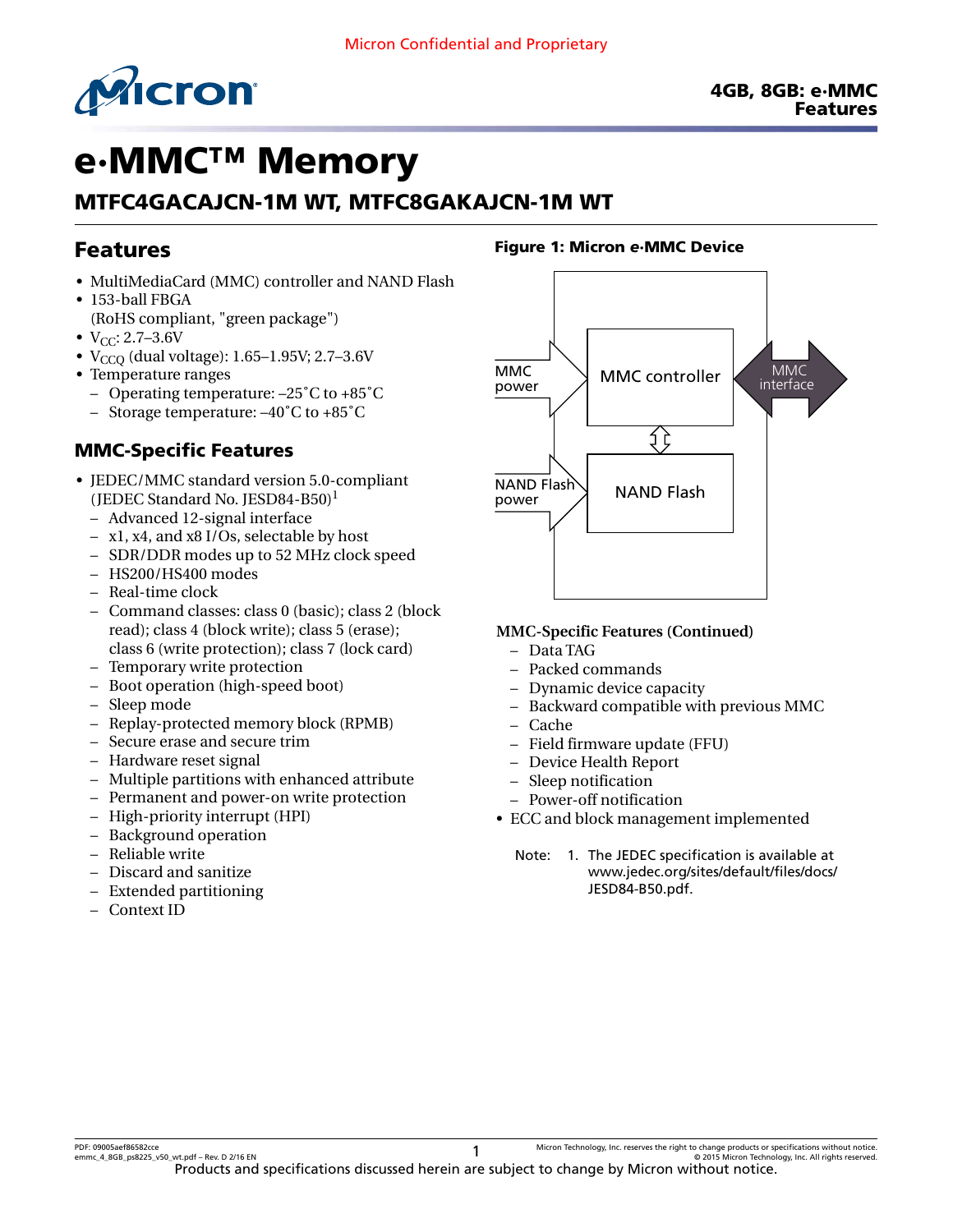

### *e*·MMC Performance and Current Consumption

#### Table 1: MLC Partition Sequential Performance

|                        | <b>Typical Values (MB/s)</b> |     |  |  |
|------------------------|------------------------------|-----|--|--|
| Condition <sup>1</sup> | 4GB                          | 8GB |  |  |
| <b>HS400</b>           |                              |     |  |  |
| Write                  | 14                           | 22  |  |  |
| Read                   | 160                          | 190 |  |  |
| <b>HS200</b>           |                              |     |  |  |
| Write                  | 14                           | 22  |  |  |
| Read                   | 150                          | 170 |  |  |
| <b>DDR 52</b>          |                              |     |  |  |
| Write                  | 14                           | 20  |  |  |
| Read                   | 90                           | 90  |  |  |

Note: 1. Bus in x8 I/O mode. Sequential access of 1MB chunk. Additional performance data, such as system performance on a specific application board, will be provided in a separate document upon customer request.

#### Table 2: MLC Partition Random Performance

|                        | <b>Typical Values (IOPS)</b> |                  |              |                  |  |  |
|------------------------|------------------------------|------------------|--------------|------------------|--|--|
|                        |                              | 4GB              |              | 8GB              |  |  |
| Condition <sup>1</sup> | <b>Burst</b>                 | <b>Sustained</b> | <b>Burst</b> | <b>Sustained</b> |  |  |
| <b>HS400</b>           |                              |                  |              |                  |  |  |
| Write (Cache On)       | 2000 - 3500                  | $500 - 2800$     | 3500 - 5000  | $500 - 3500$     |  |  |
| Write (Cache Off)      | 1000 - 1300                  | 400 - 1100       | 1000 - 1300  | 400 - 1100       |  |  |
| Read                   | n/a                          | $3000 - 6000$    | n/a          | 3800 - 6500      |  |  |
| <b>HS200</b>           |                              |                  |              |                  |  |  |
| Write (Cache On)       | 2000 - 3500                  | $500 - 2800$     | 3000 - 4800  | $500 - 3500$     |  |  |
| Write (Cache Off)      | 1000 - 1300                  | 400 - 1100       | 1000 - 1300  | 400 - 1100       |  |  |
| Read                   | n/a                          | $3000 - 6000$    | n/a          | 3500 - 6000      |  |  |
| <b>DDR 52</b>          |                              |                  |              |                  |  |  |
| Write (Cache On)       | 2000 - 3000                  | $500 - 2800$     | 3000 - 4500  | 500 - 3500       |  |  |
| Write (Cache Off)      | 1000 - 1300                  | 400 - 1100       | 1000 - 1300  | 400 - 1100       |  |  |
| Read                   | n/a                          | 2500 - 5000      | n/a          | 3000 - 5000      |  |  |

Note: 1. Bus in x8 I/O mode. Random access of 4KB chunk over various spans (1GB to full card). Additional performance data, such as system performance on a specific application board, will be provided in a separate document upon customer request.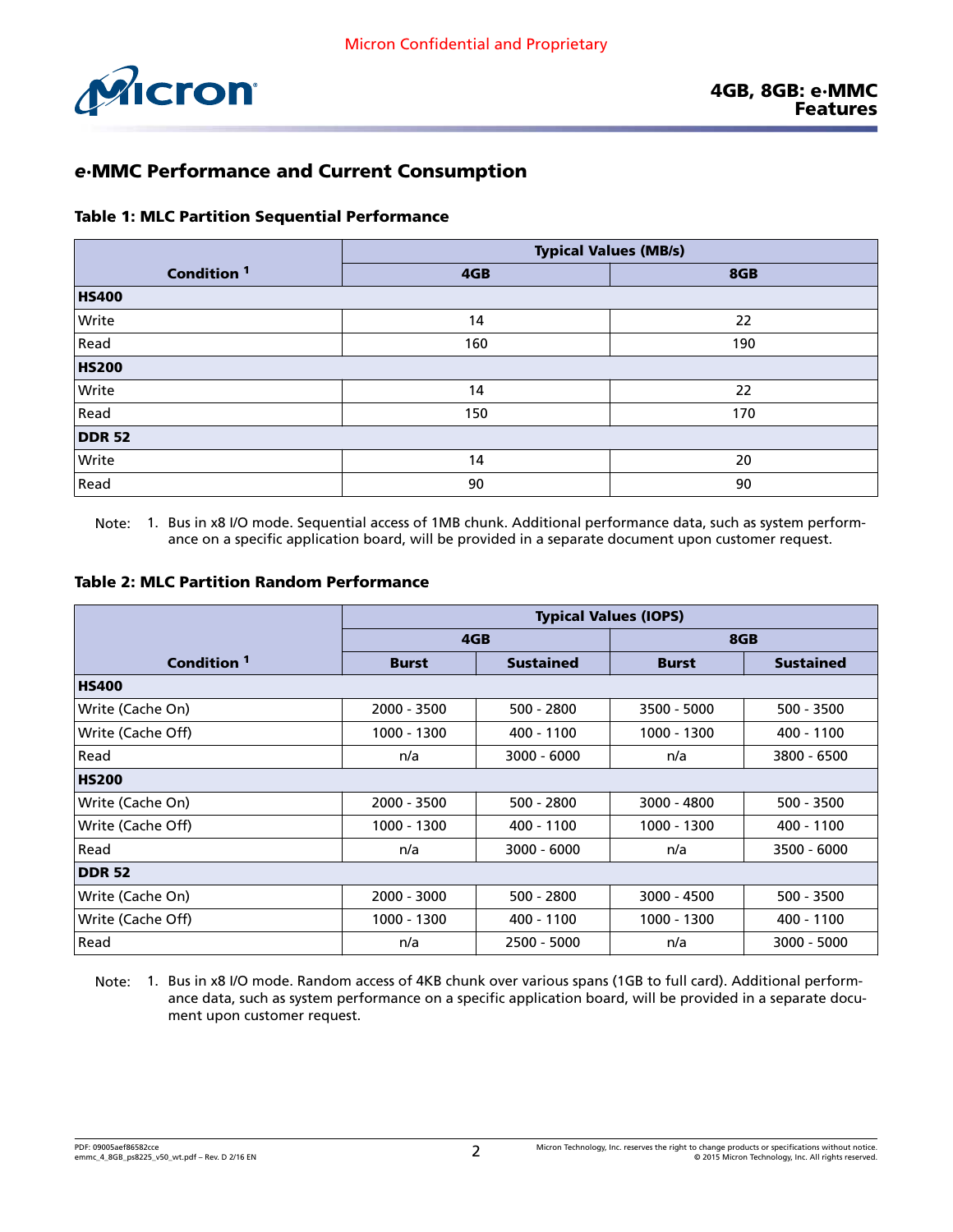

#### Table 3: Current Consumption

|                        | <b>Typical Values (I<sub>CC</sub>/I<sub>CCQ</sub>)</b> |        |             |
|------------------------|--------------------------------------------------------|--------|-------------|
| Condition <sup>1</sup> | 4GB                                                    | 8GB    | <b>Unit</b> |
| <b>HS400</b>           |                                                        |        |             |
| Write                  | 40/70                                                  | 40/70  | mA          |
| Read                   | 50/100                                                 | 50/100 | mA          |
| <b>HS200</b>           |                                                        |        |             |
| Write                  | 40/70                                                  | 40/70  | mA          |
| Read                   | 50/100                                                 | 50/100 | mA          |
| <b>DDR 52</b>          |                                                        |        |             |
| Write                  | 30/60                                                  | 30/60  | mA          |
| Read                   | 20/70                                                  | 20/70  | mA          |
| Idle/Standby           |                                                        |        |             |
| Sleep                  | 0/200                                                  | 0/200  | uA          |
| Auto-Standby           | 35/230                                                 | 35/230 | uA          |

Note:  $\:$  1. Bus in x8 I/O mode. V<sub>CC</sub> = 3.6V and V<sub>CCQ</sub> = 1.95V. 25°C. Measurements done as average RMS current consumption. I<sub>CCQ</sub> in READ operation measurements with tester load disconnected.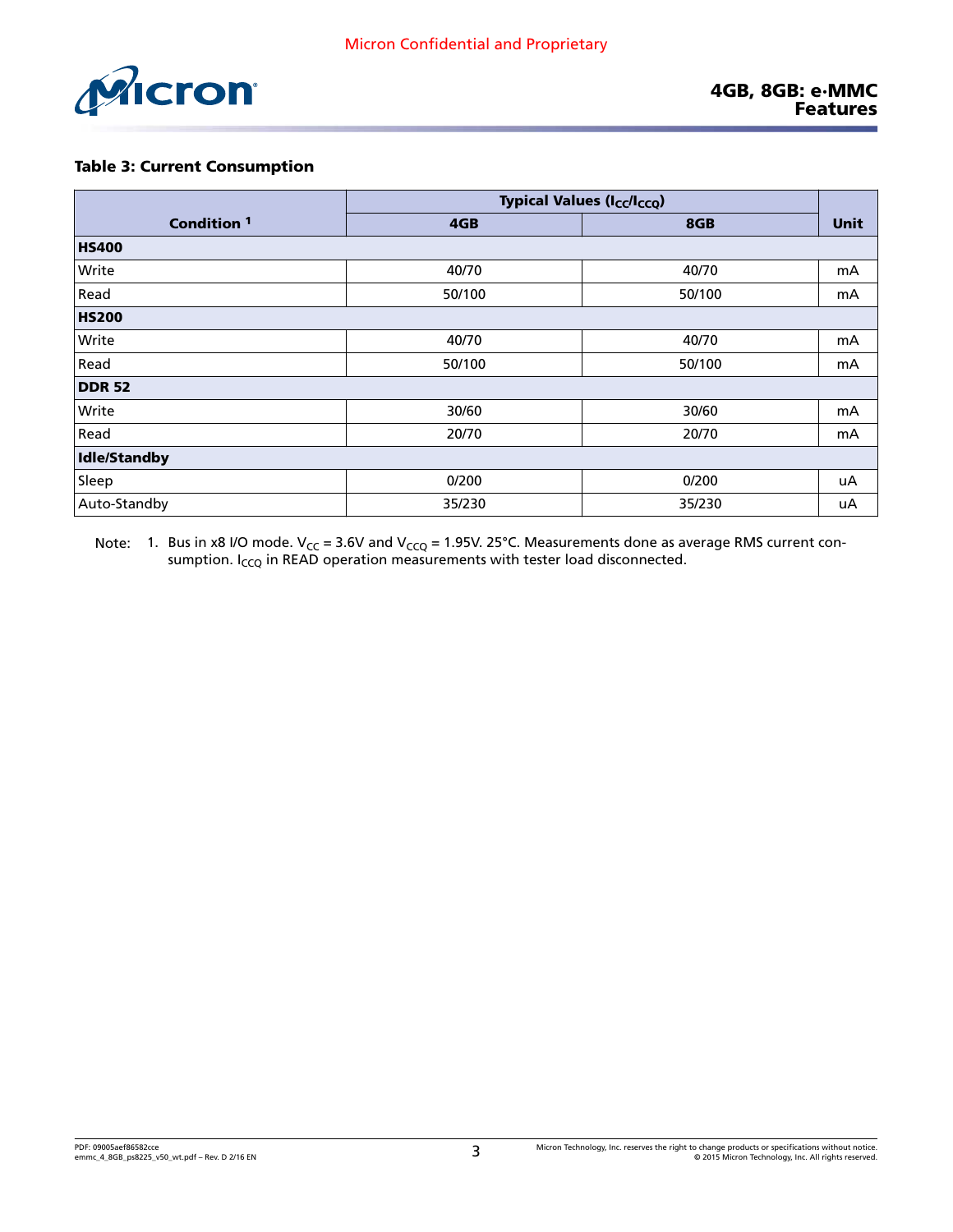

### Part Numbering Information

Micron® *e*·MMC memory devices are available in different configurations and densities.

#### Figure 2: *e*·MMC Part Numbering



#### Table 4: Ordering Information

| <b>Base Part Number</b> | <b>Density</b> | <b>Package</b>          | <b>Shipping</b> |
|-------------------------|----------------|-------------------------|-----------------|
| MTFC4GACAJCN-1M WT      | 4GB            | 153-ball VFBGA          | Trav            |
|                         |                | 11.5mm x 13.0mm x 1.0mm | Tape and reel   |
| MTFC8GAKAJCN-1M WT      | 8GB            | 153-ball VFBGA          | Trav            |
|                         |                | 11.5mm x 13.0mm x 1.0mm | Tape and reel   |

### Device Marking

Due to the size of the package, the Micron-standard part number is not printed on the top of the device. Instead, an abbreviated device mark consisting of a 5-digit alphanumeric code is used. The abbreviated device marks are cross-referenced to the Micron part numbers at the FBGA Part Marking Decoder site: [www.micron.com/decoder.](http://www.micron.com/decoder)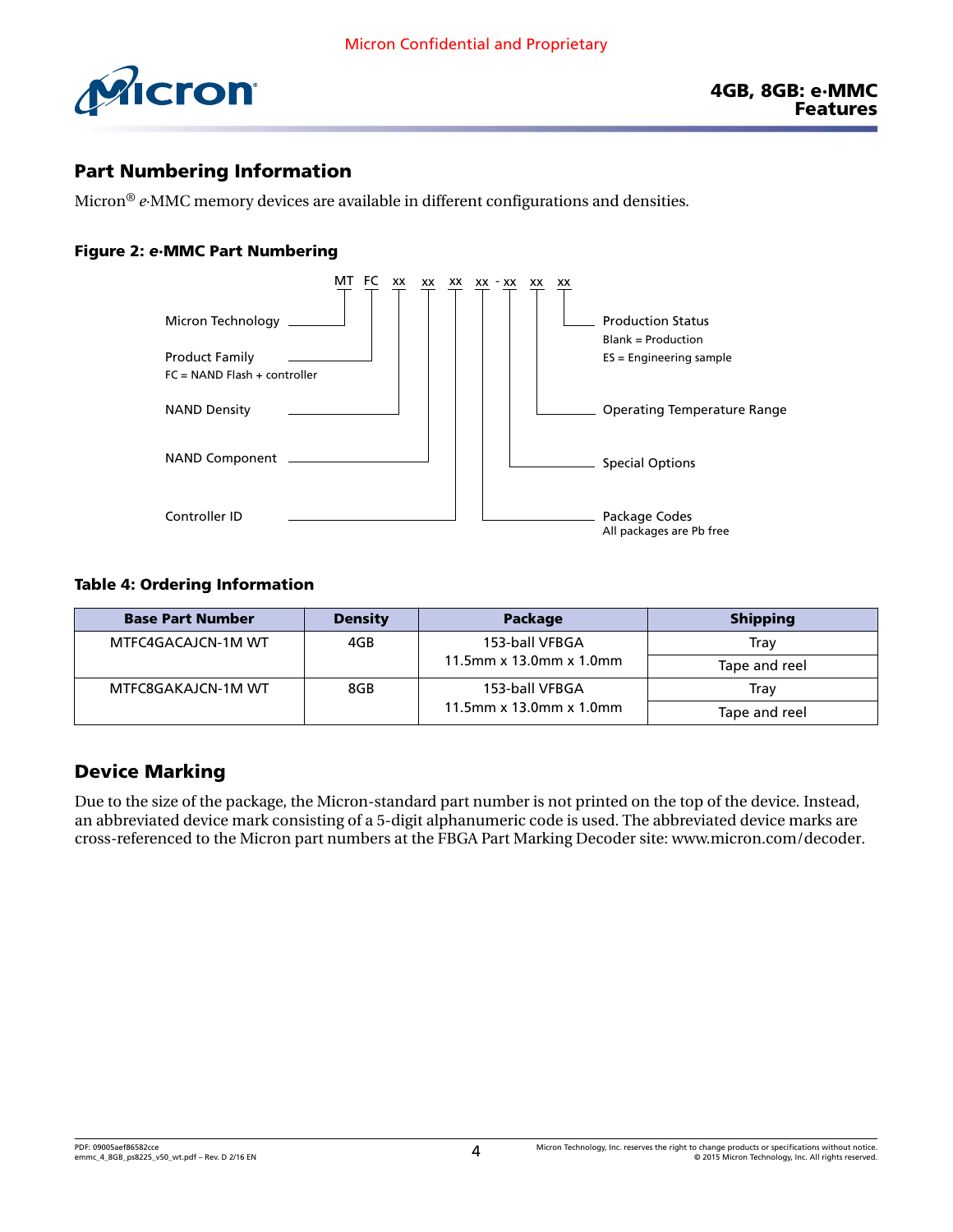

# General Description

Micron *e*.MMC is a communication and mass data storage device that includes a Multi-MediaCard (MMC) interface, a NAND Flash component, and a controller on an advanced 11-signal bus, which is compliant with the MMC system specification. Its cost per bit, small size, Flash technology independence, and high data throughput make it ideal for embedded applications like set-top boxes, digital cameras/camcorders, digital TVs, and a variety other consumer products.

The nonvolatile *e*.MMC draws no power to maintain stored data, delivers high performance across a wide range of operating temperatures, and resists shock and vibration disruption.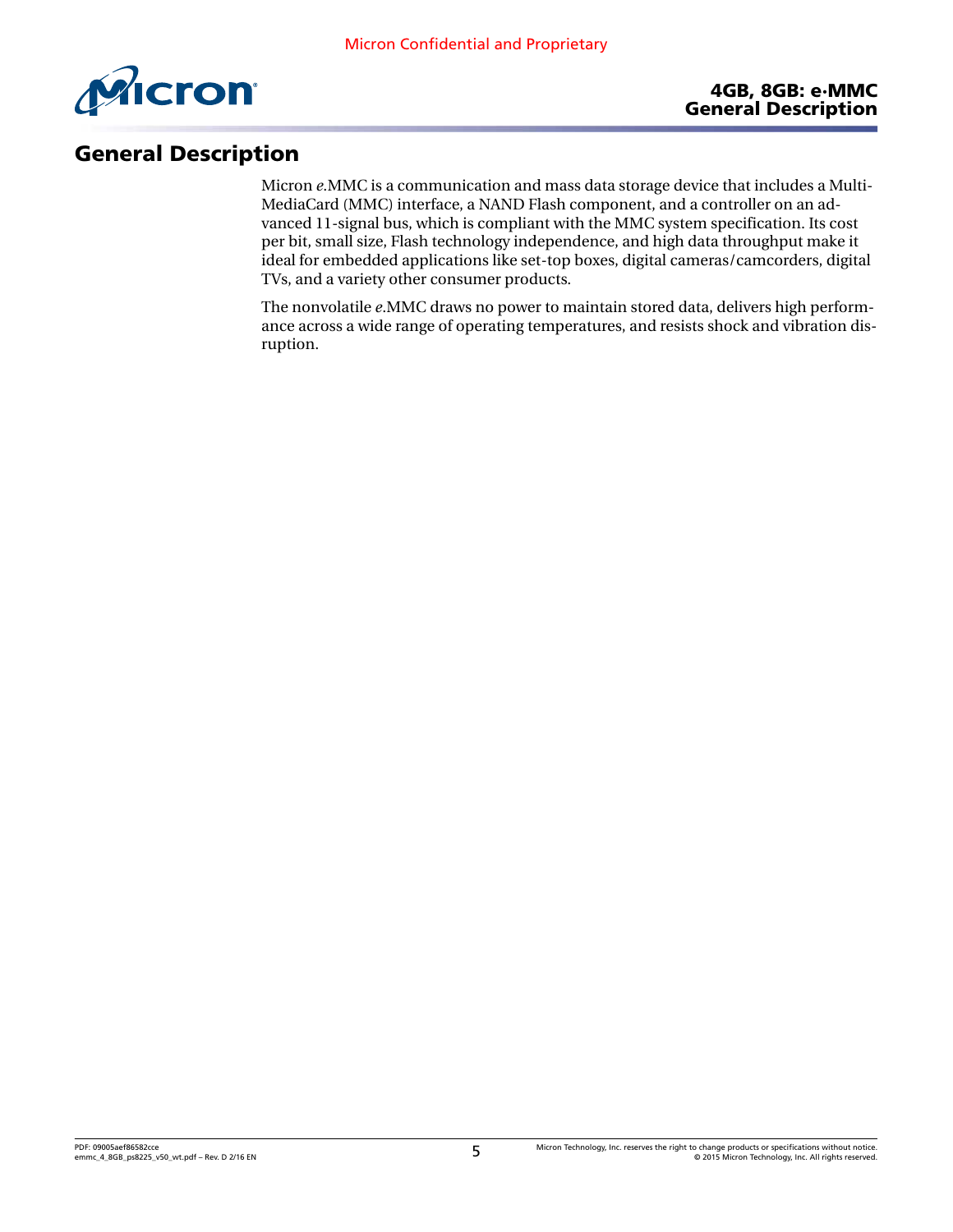

# Signal Descriptions

### Table 5: Signal Descriptions

| Symbol                   | <b>Type</b>              | <b>Description</b>                                                                                                                                                                                                                                                                                                                                                                                                                                                                                                                                                                                                                                    |
|--------------------------|--------------------------|-------------------------------------------------------------------------------------------------------------------------------------------------------------------------------------------------------------------------------------------------------------------------------------------------------------------------------------------------------------------------------------------------------------------------------------------------------------------------------------------------------------------------------------------------------------------------------------------------------------------------------------------------------|
| <b>CLK</b>               | Input                    | Clock: Each cycle of the clock directs a transfer on the command line and on the data line(s). The<br>frequency can vary between the minimum and the maximum clock frequency.                                                                                                                                                                                                                                                                                                                                                                                                                                                                         |
| RST_n                    | Input                    | Reset: The RST_n signal is used by the host for resetting the device, moving the device to the pre-<br>idle state. By default, the RST_n signal is temporarily disabled in the device. The host must set ECSD<br>register byte 162, bits[1:0] to 0x1 to enable this functionality before the host can use it.                                                                                                                                                                                                                                                                                                                                         |
| <b>CMD</b>               | I/O                      | Command: This signal is a bidirectional command channel used for command and response trans-<br>fers. The CMD signal has two bus modes: open-drain mode and push-pull mode. Commands are<br>sent from the MMC host to the device, and responses are sent from the device to the host.                                                                                                                                                                                                                                                                                                                                                                 |
| DAT[7:0]                 | I/O                      | Data I/O: These are bidirectional data signals. The DAT signals operate in push-pull mode. By de-<br>fault, after power-on or assertion of the RST_n signal, only DAT0 is used for data transfer. The<br>MMC controller can configure a wider data bus for data transfer either using DAT[3:0] (4-bit mode)<br>or DAT[7:0] (8-bit mode). The device includes internal pull-up resistors for data lines DAT[7:1]. Im-<br>mediately after entering the 4-bit mode, the device disconnects the internal pull-up resistors on<br>the DAT[3:1] lines. Upon entering the 8-bit mode, the device disconnects the internal pull-ups on<br>the DAT[7:1] lines. |
| <b>DS</b>                | Output                   | Data strobe: Generated by the device and used for data output and CRC status response output in<br>HS400 mode. The frequency of this signal follows the frequency of CLK. For data output, each cycle<br>of this signal directs two bits transfer (2x) on the data, one bit for the positive edge and the other<br>bit for the negative edge. For CRC status response output, the CRC status is latched on the positive<br>edge only, and is "Don't Care" on the negative edge.                                                                                                                                                                       |
| $V_{CC}$                 | Supply                   | V <sub>CC</sub> : NAND interface (I/F) I/O and NAND Flash power supply.                                                                                                                                                                                                                                                                                                                                                                                                                                                                                                                                                                               |
| V <sub>CCQ</sub>         | Supply                   | V <sub>CCO</sub> : e.MMC controller core and e.MMC I/F I/O power supply.                                                                                                                                                                                                                                                                                                                                                                                                                                                                                                                                                                              |
| $V_{SS}$ <sup>1</sup>    | Supply                   | V <sub>SS</sub> : NAND I/F I/O and NAND Flash ground connection.                                                                                                                                                                                                                                                                                                                                                                                                                                                                                                                                                                                      |
| $V_{SSQ}$ <sup>1</sup>   | Supply                   | V <sub>SSO</sub> : e.MMC controller core and e.MMC I/F ground connection.                                                                                                                                                                                                                                                                                                                                                                                                                                                                                                                                                                             |
| <b>V</b> <sub>DDIM</sub> |                          | Internal voltage node. Do not tie to supply voltage or ground.                                                                                                                                                                                                                                                                                                                                                                                                                                                                                                                                                                                        |
| NC.                      | $\qquad \qquad -$        | No connect: No internal connection is present.                                                                                                                                                                                                                                                                                                                                                                                                                                                                                                                                                                                                        |
| <b>RFU</b>               | $\overline{\phantom{0}}$ | Reserved for future use: No internal connection is present. Leave it floating externally.                                                                                                                                                                                                                                                                                                                                                                                                                                                                                                                                                             |

Note: 1.  $V_{SS}$  and  $V_{SSQ}$  are connected internally.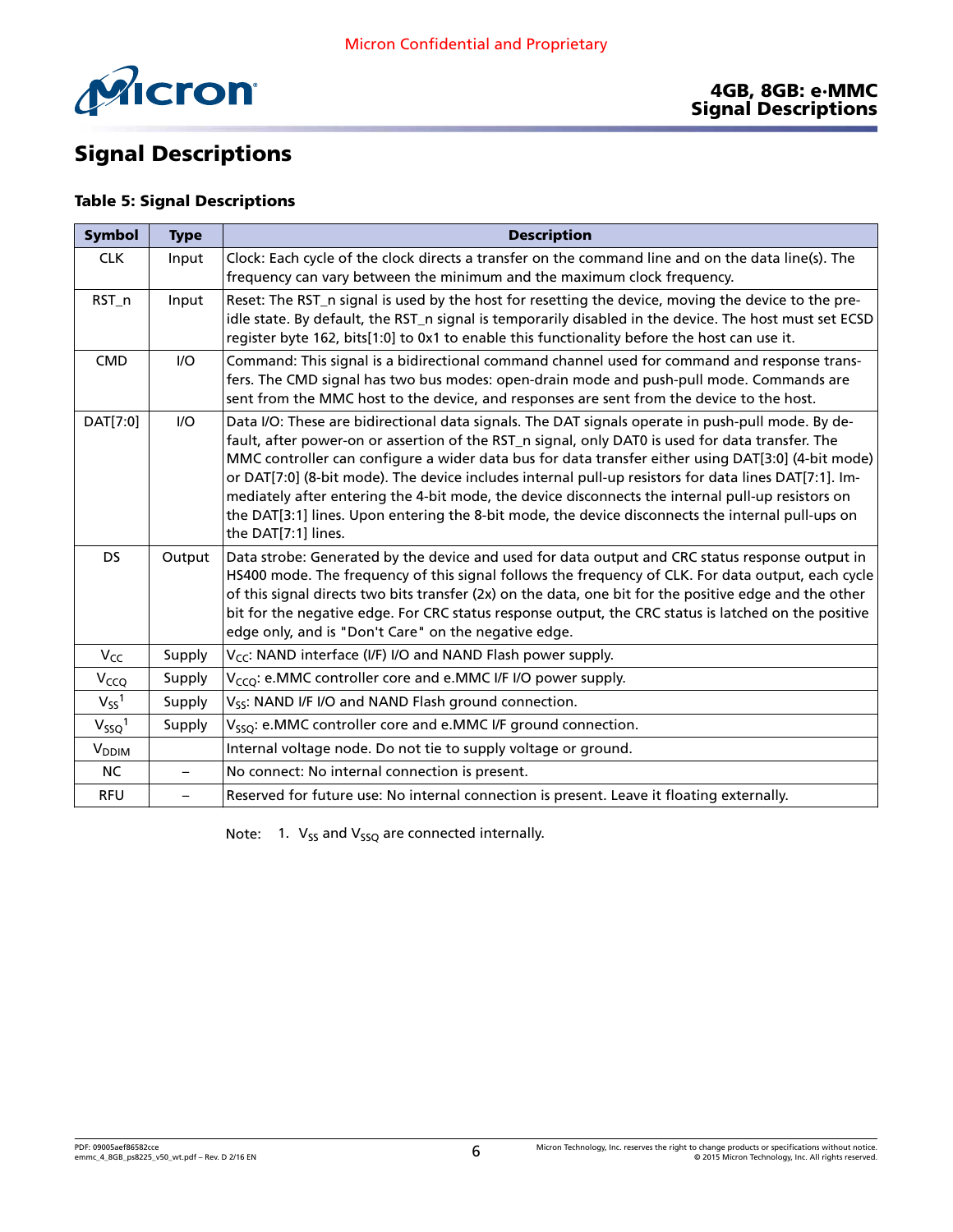

#### 4GB, 8GB: e·MMC 153-Ball Signal Assignments

# 153-Ball Signal Assignments

#### Figure 3: 153 Ball (Top View, Ball Down)



- Notes: 1. Some previous versions of the JEDEC product or mechanical specification had defined reserved for future use (RFU) balls as no connect (NC) balls. NC balls assigned in the previous specifications could have been connected to ground on the system board. To enable new feature introduction, some of these balls are assigned as RFU in the v4.4 mechanical specification. Any new PCB footprint implementations should use the new ball assignments and leave the RFU balls floating on the system board.
	- 2.  $V_{CC}$ ,  $V_{CCO}$ ,  $V_{SS}$ , and  $V_{SSO}$  balls must all be connected on the system board.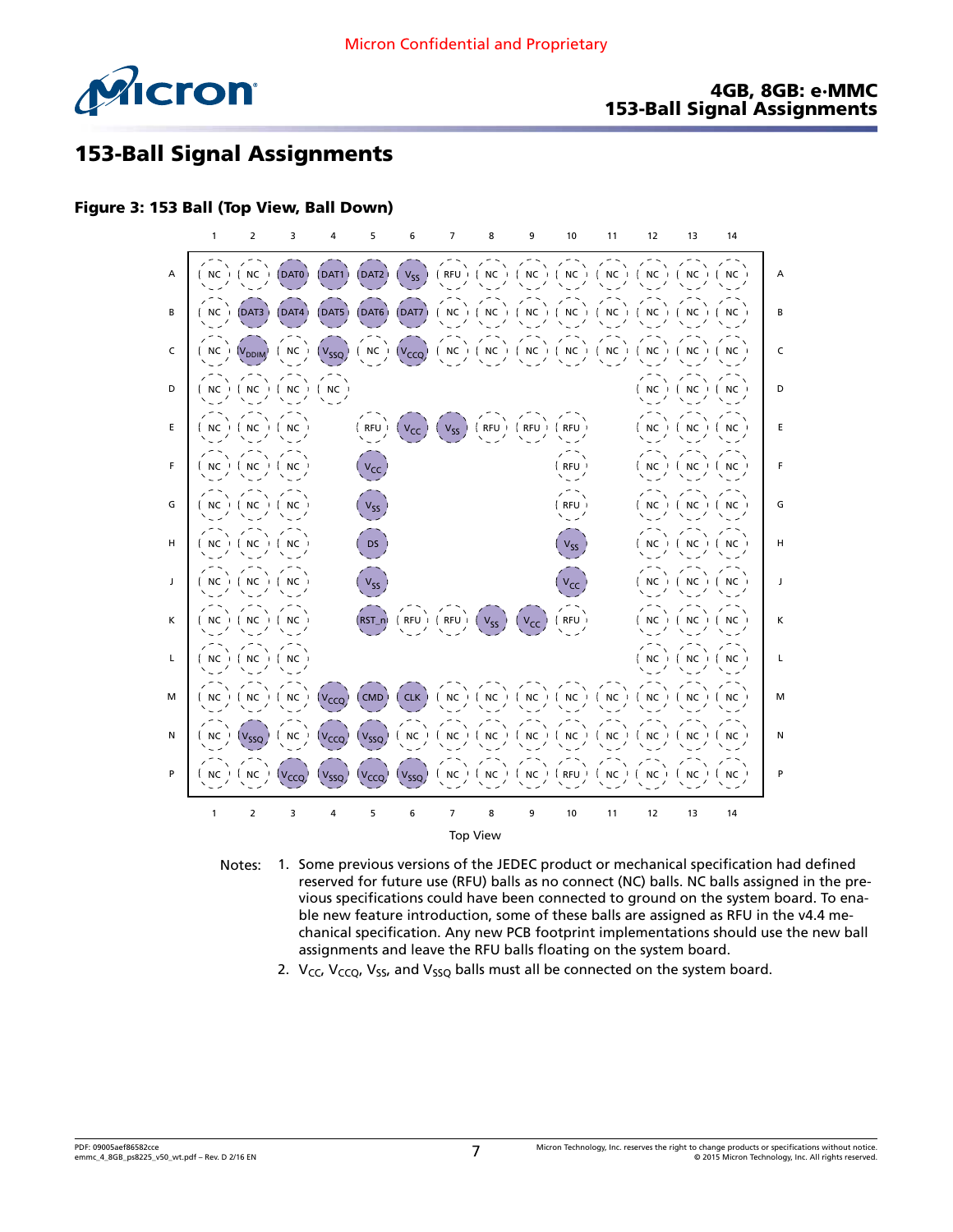

# Package Dimensions



Note: 1. Dimensions are in millimeters.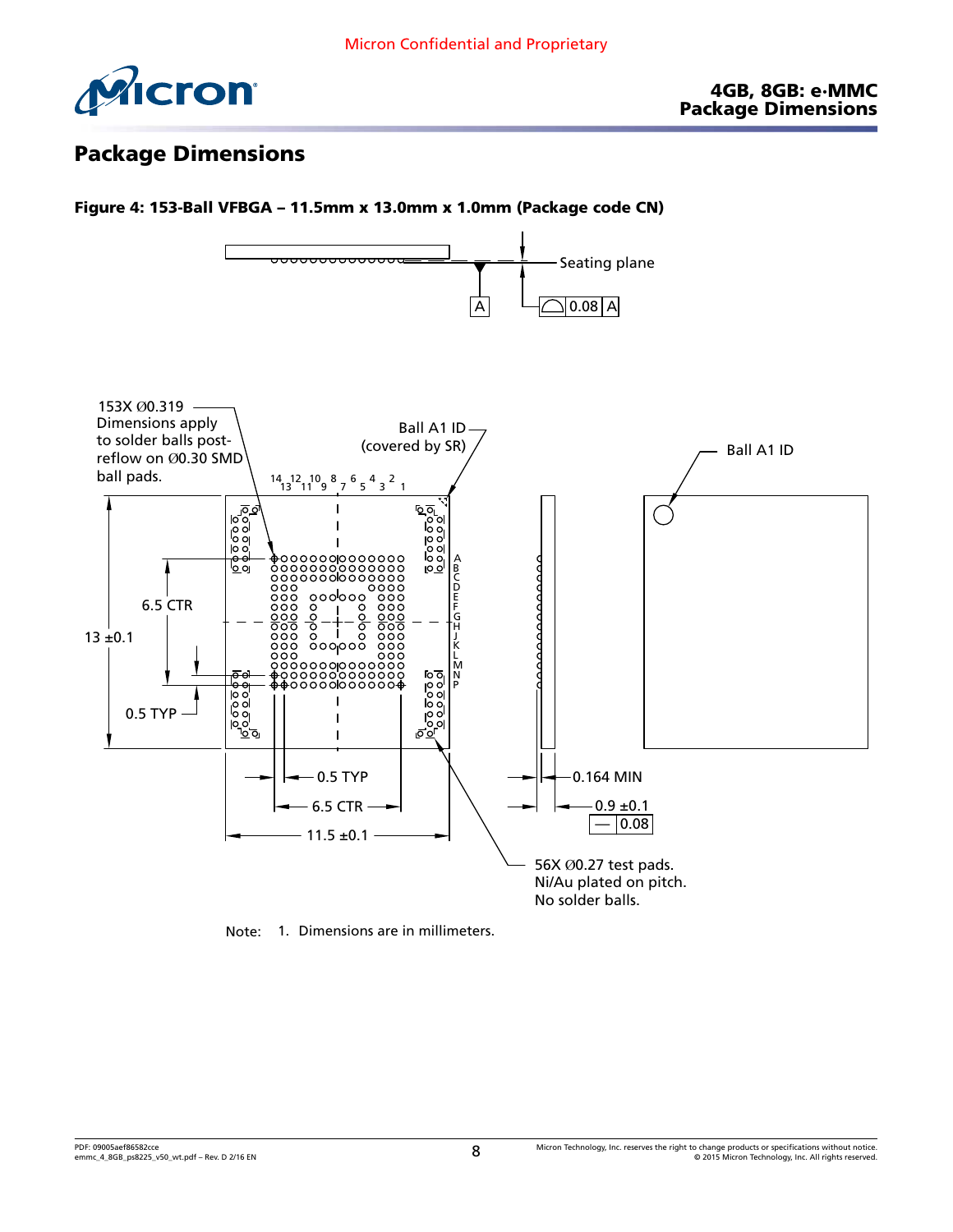

## Architecture

#### Figure 5: *e*.MMC Functional Block Diagram



Note: 1.  $V_{SS}$  and  $V_{SSQ}$  are internally connected.

### MMC Protocol Independent of NAND Flash Technology

The MMC specification defines the communication protocol between a host and a device. The protocol is independent of the NAND Flash features included in the device. The device has an intelligent on-board controller that manages the MMC communication protocol.

The controller also handles block management functions such as logical block allocation and wear leveling. These management functions require complex algorithms and depend entirely on NAND Flash technology (generation or memory cell type).

The device handles these management functions internally, making them invisible to the host processor.

#### Defect and Error Management

Micron *e*.MMC incorporates advanced technology for defect and error management. If a defective block is identified, the device completely replaces the defective block with one of the spare blocks. This process is invisible to the host and does not affect data space allocated for the user.

The device also includes a built-in error correction code (ECC) algorithm to ensure that data integrity is maintained.

To make the best use of these advanced technologies and ensure proper data loading and storage over the life of the device, the host must exercise the following precautions:

- Check the status after WRITE, READ, and ERASE operations.
- Avoid power-down during WRITE and ERASE operations.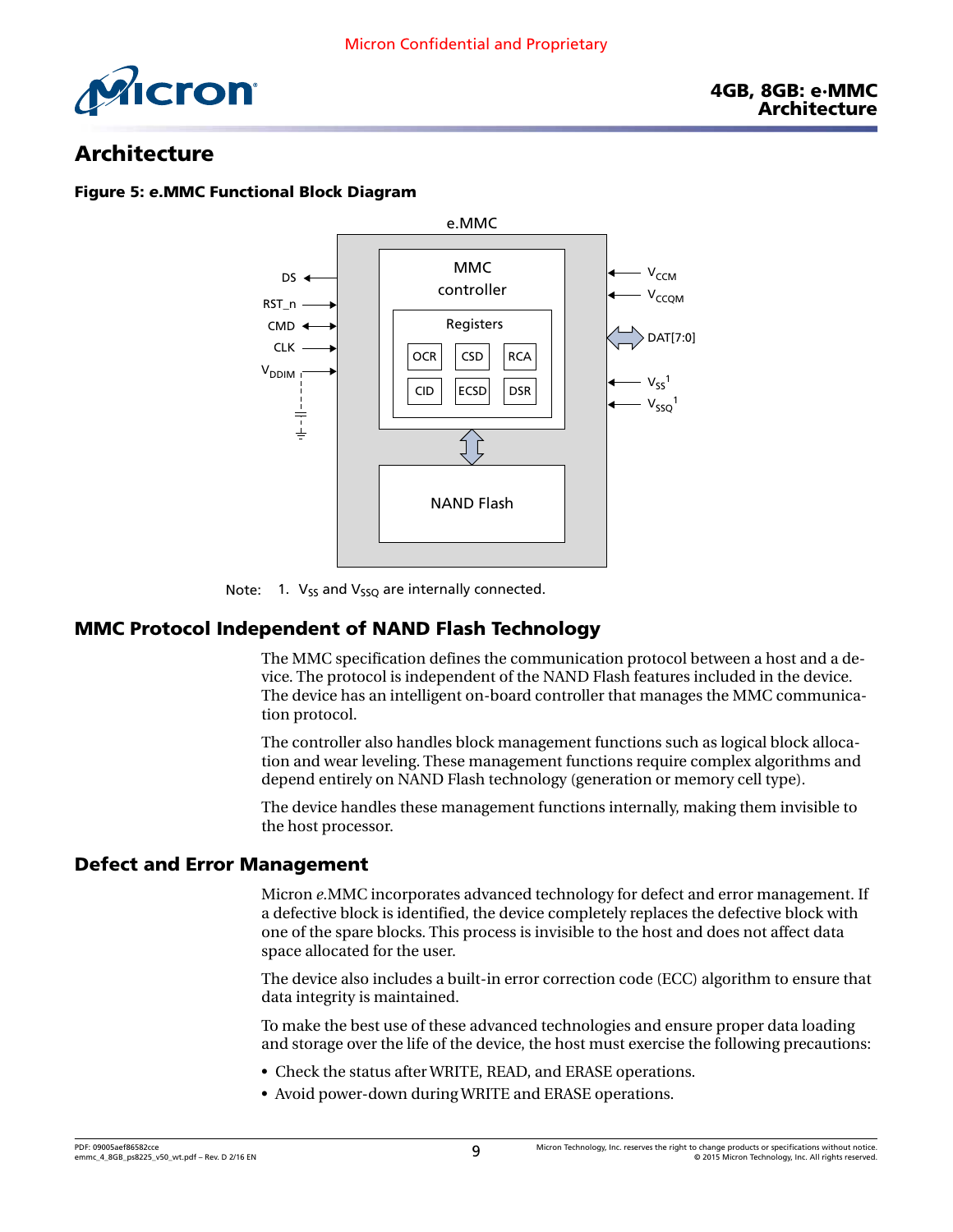

# OCR Register

The 32-bit operation conditions register (OCR) stores the voltage profile of the card and the access mode indication. In addition, this register includes a status information bit.

#### Table 6: OCR Parameters

| <b>OCR Bits</b> | <b>OCR Value</b>                  | <b>Description</b>          |
|-----------------|-----------------------------------|-----------------------------|
| $[31]$          | 1b (ready)/0b (busy) <sup>1</sup> | Device power-on status bit  |
| [30:29]         | 10b                               | Sector mode                 |
| [28:24]         | 00000 <sub>b</sub>                | Reserved                    |
| [23:15]         | 1 1111 1111b                      | 2.7-3.6V voltage range      |
| $[14:8]$        | 000 0000b                         | $ 2.0 - 2.7V$ voltage range |
| [7]             | 1b                                | 1.70-1.95V voltage range    |
| [6:0]           | 000 0000b                         | Reserved                    |

Note: 1. OCR = C0FF8080h after the device has completed power-up.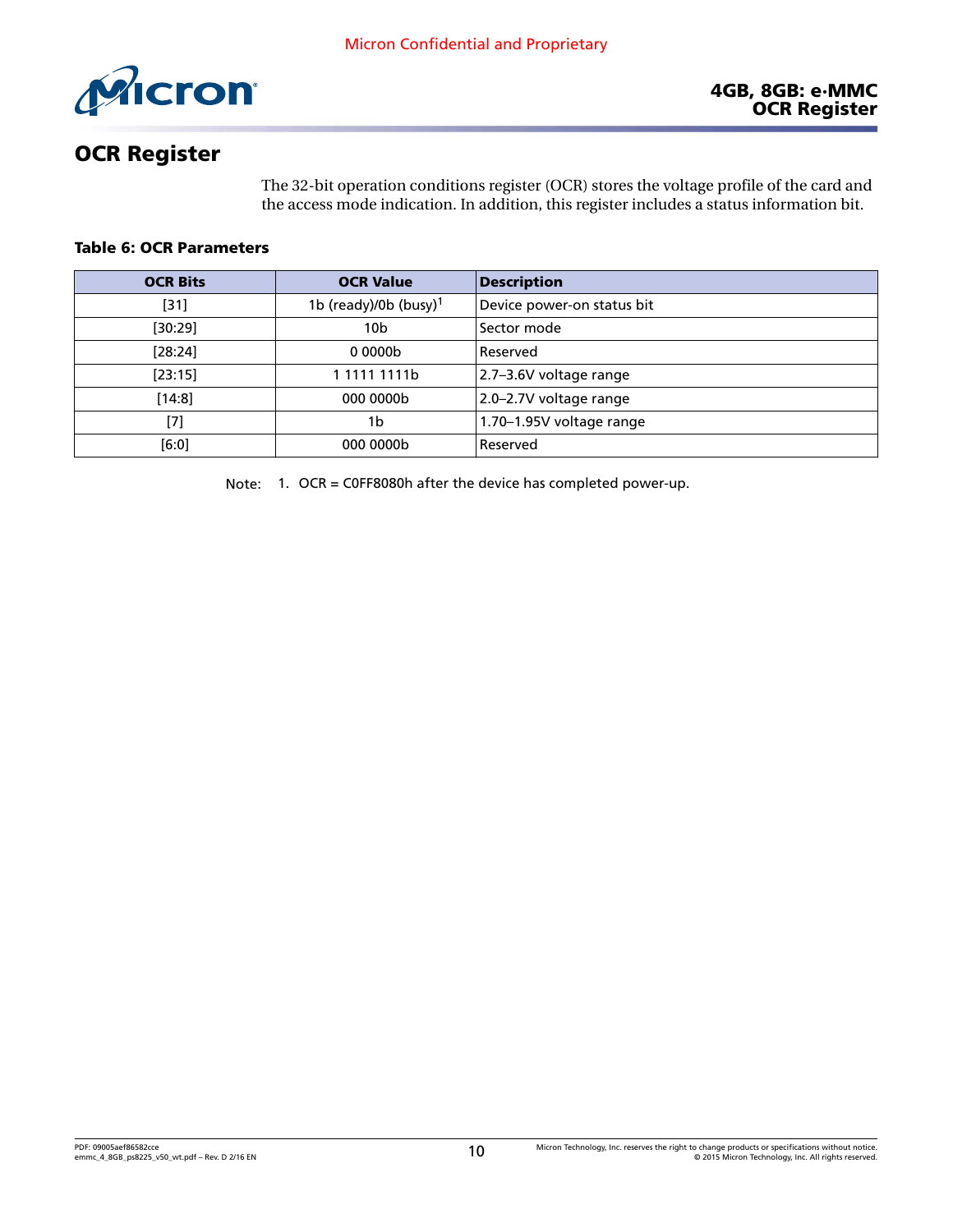

# CID Register

The card identification (CID) register is 128 bits wide. It contains the device identification information used during the card identification phase as required by e.MMC protocol. Each device is created with a unique identification number.

Table 7: CID Register Field Parameters

| <b>Name</b>             | <b>Field</b> | <b>Width</b> | <b>CID Bits</b> | <b>CID Value</b>         |
|-------------------------|--------------|--------------|-----------------|--------------------------|
| Manufacturer ID         | <b>MID</b>   | 8            | [127:120]       | 13h                      |
| Reserved                |              | 6            | [119:114]       |                          |
| Card/BGA                | <b>CBX</b>   | 2            | [113:112]       | 01 <sub>h</sub>          |
| OEM/application ID      | <b>OID</b>   | 8            | [111:104]       |                          |
| Product name            | <b>PNM</b>   | 48           | [103:56]        | $\overline{\phantom{a}}$ |
| <b>Product revision</b> | <b>PRV</b>   | 8            | [55:48]         |                          |
| Product serial number   | <b>PSN</b>   | 32           | [47:16]         |                          |
| Manufacturing date      | <b>MDT</b>   | 8            | [15:8]          |                          |
| CRC7 checksum           | <b>CRC</b>   | 7            | [7:1]           |                          |
| Not used; always 1      |              |              | [0]             |                          |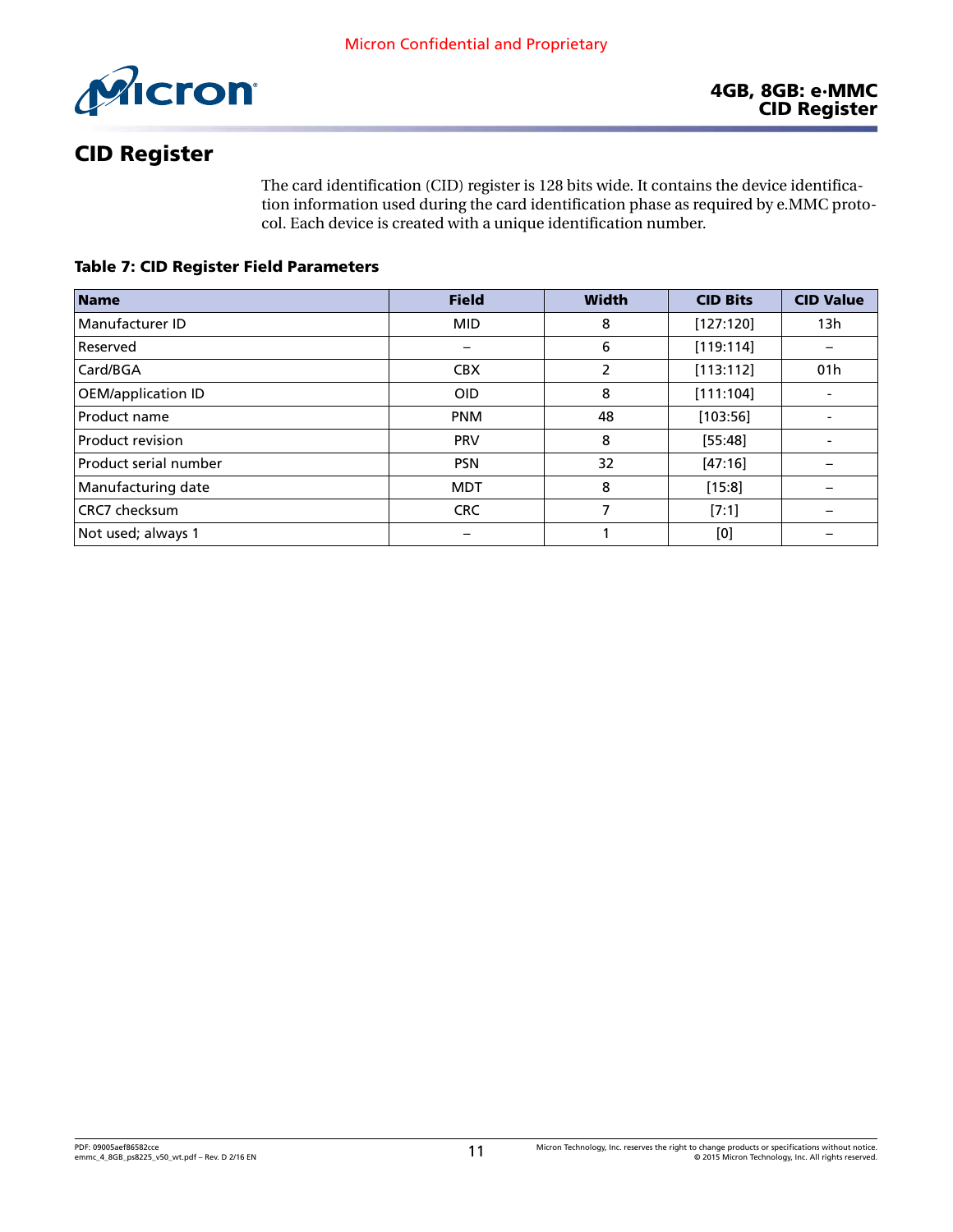

# CSD Register

The card-specific data (CSD) register provides information about accessing the device contents. The CSD register defines the data format, error correction type, maximum data access time, and data transfer speed, as well as whether the DS register can be used. The programmable part of the register (entries marked with W or E in the following table) can be changed by the PROGRAM\_CSD (CMD27) command.

#### Table 8: CSD Register Field Parameters

|                                                                |                       | <b>Size</b>    | <b>Cell</b>              | <b>CSD</b>  |                          |
|----------------------------------------------------------------|-----------------------|----------------|--------------------------|-------------|--------------------------|
| <b>Name</b>                                                    | <b>Field</b>          | (Bits)         | Type <sup>1</sup>        | <b>Bits</b> | <b>CSD Value</b>         |
| <b>CSD structure</b>                                           | <b>CSD_STRUCTURE</b>  | $\overline{2}$ | R                        | [127:126]   | 3h                       |
| System specification version                                   | SPEC_VERS             | 4              | R                        | [125:122]   | 4h                       |
| Reserved <sup>2</sup>                                          |                       | 2              | $\overline{\phantom{0}}$ | [121:120]   | $\overline{\phantom{0}}$ |
| Data read access time 1                                        | <b>TAAC</b>           | 8              | R                        | [119:112]   | 2Fh                      |
| Data read access time 2 in CLK cy-<br>cles (NSAC $\times$ 100) | <b>NSAC</b>           | 8              | R                        | [111:104]   | 01 <sub>h</sub>          |
| Maximum bus clock frequency                                    | TRAN_SPEED            | 8              | R                        | [103:96]    | 32h                      |
| Card command classes                                           | CCC                   | 12             | R                        | [95:84]     | 0F5h                     |
| Maximum read data block length                                 | READ_BL_LEN           | 4              | R                        | [83:80]     | 9h                       |
| Partial blocks for reads supported                             | READ_BL_PARTIAL       | 1              | R                        | $[79]$      | 0h                       |
| Write block misalignment                                       | WRITE_BLK_MISALIGN    | $\mathbf{1}$   | R                        | $[78]$      | 0h                       |
| Read block misalignment                                        | READ_BLK_MISALIGN     | 1              | R                        | $[77]$      | 0h                       |
| DSR implemented                                                | DSR_IMP               | 1              | R                        | $[76]$      | 1 <sub>h</sub>           |
| Reserved                                                       |                       | $\overline{2}$ | $\overline{\phantom{0}}$ | [75:74]     |                          |
| Device size                                                    | C_SIZE                | 12             | R                        | [73:62]     | <b>FFFh</b>              |
| Maximum read current at V <sub>DD,min</sub>                    | VDD_R_CURR_MIN        | 3              | R                        | [61:59]     | 7h                       |
| Maximum read current at V <sub>DD.max</sub>                    | VDD_R_CURR_MAX        | 3              | R                        | [58:56]     | 7h                       |
| Maximum write current at V <sub>DD,min</sub>                   | VDD_W_CURR_MIN        | 3              | R                        | [55:53]     | 7h                       |
| Maximum write current at V <sub>DD, max</sub>                  | VDD_W_CURR_MAX        | 3              | R                        | [52:50]     | 7h                       |
| Device size multiplier                                         | C_SIZE_MULT           | 3              | R                        | $[49:47]$   | 7h                       |
| Erase group size                                               | ERASE_GRP_SIZE        | 5              | R                        | [46:42]     | 1Fh                      |
| Erase group size multiplier                                    | <b>ERASE GRP MULT</b> | 5              | R                        | [41:37]     | 1Fh                      |
| Write protect group size                                       | WP_GRP_SIZE           | 5              | R                        | [36:32]     | 1Fh                      |
| Write protect group enable                                     | WP_GRP_ENABLE         | $\mathbf{1}$   | R                        | $[31]$      | 1 <sub>h</sub>           |
| Manufacturer default ECC                                       | DEFAULT_ECC           | $\overline{2}$ | R                        | [30:29]     | 0h                       |
| Write-speed factor                                             | R2W_FACTOR            | 3              | R                        | [28:26]     | 3h                       |
| Maximum write data block length                                | WRITE_BL_LEN          | 4              | R                        | [25:22]     | 9h                       |
| Partial blocks for writes supported                            | WRITE_BL_PARTIAL      | $\mathbf{1}$   | R                        | $[21]$      | 0h                       |
| Reserved                                                       |                       | 4              | $\overline{\phantom{0}}$ | [20:17]     |                          |
| Content protection application                                 | CONTENT_PROT_APP      | 1              | R                        | $[16]$      | 0h                       |
| File-format group                                              | FILE_FORMAT_GRP       | 1              | R/W                      | $[15]$      | 0h                       |
| Copy flag (OTP)                                                | <b>COPY</b>           | 1              | R/W                      | $[14]$      | 0h                       |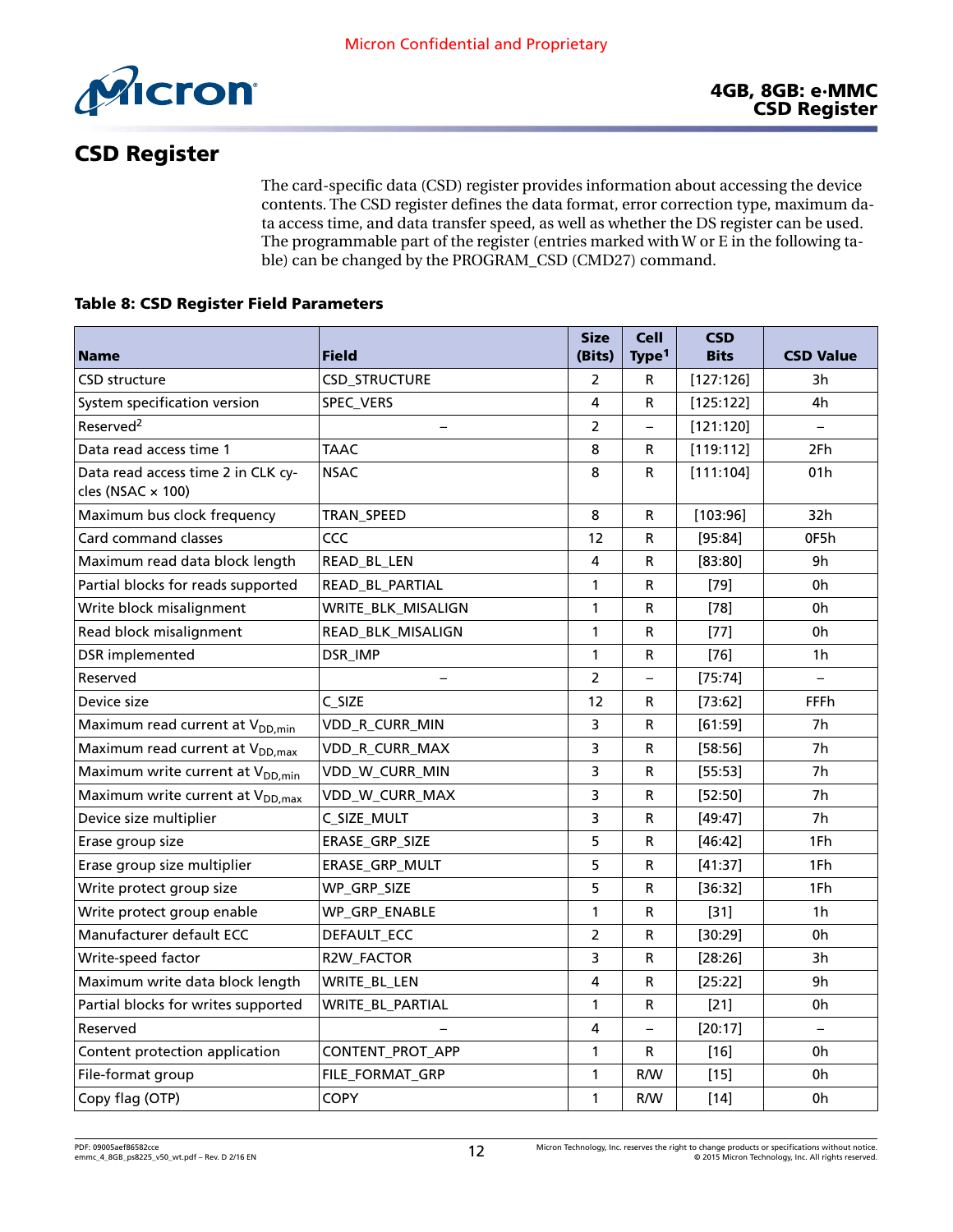<span id="page-12-0"></span>

| <b>Name</b>                | <b>Field</b>             | <b>Size</b><br>(Bits) | <b>Cell</b><br>Type <sup>1</sup> | <b>CSD</b><br><b>Bits</b> | <b>CSD Value</b> |
|----------------------------|--------------------------|-----------------------|----------------------------------|---------------------------|------------------|
|                            |                          |                       |                                  |                           |                  |
| Permanent write protection | PERM WRITE PROTECT       |                       | R/W                              | $[13]$                    | 0h               |
| Temporary write protection | TMP WRITE PROTECT        |                       | R/W/E                            | $[12]$                    | 0h               |
| File format                | <b>FILE_FORMAT</b>       | 2                     | R/W                              | [11:10]                   | 0h               |
| ECC                        | ECC                      | 2                     | R/W/E                            | [9:8]                     | 0h               |
| <b>CRC</b>                 | <b>CRC</b>               |                       | R/W/E                            | [7:1]                     |                  |
| Reserved                   | $\overline{\phantom{m}}$ |                       | $\overline{\phantom{0}}$         | [0]                       |                  |

Notes:  $1. R = Read-only;$ 

R/W = One-time programmable and readable;

R/W/E = Multiple writable with value kept after a power cycle, assertion of the RST\_n signal, and any CMD0 reset, and readable

2. Reserved bits should be read as 0.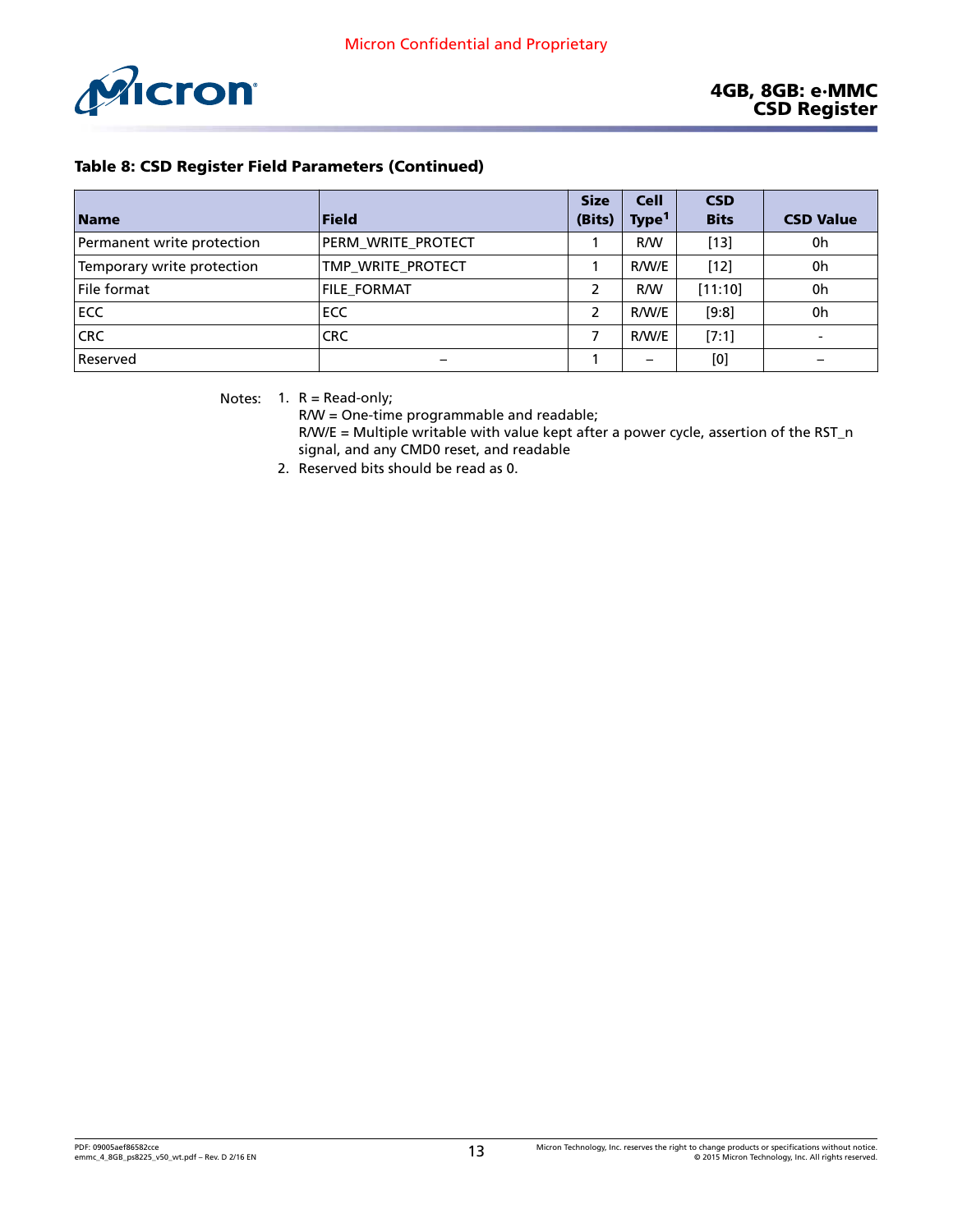

# ECSD Register

The 512-byte extended card-specific data (ECSD) register defines device properties and selected modes. The most significant 320 bytes are the properties segment. This segment defines device capabilities and cannot be modified by the host. The lower 192 bytes are the modes segment. The modes segment defines the configuration in which the device is working. The host can change the properties of modes segments using the SWITCH command.

#### Table 9: ECSD Register Field Parameters

|                                                      |                                                |    | <b>Size</b>  | <b>Cell</b>              | <b>ECSD</b>  | <b>ECSD</b>          |
|------------------------------------------------------|------------------------------------------------|----|--------------|--------------------------|--------------|----------------------|
| <b>Name</b>                                          | Field                                          |    | (Bytes)      | Type <sup>2</sup>        | <b>Bytes</b> | <b>Value</b>         |
| <b>Properties Segment</b>                            |                                                |    |              |                          |              |                      |
| Reserved <sup>3</sup>                                |                                                |    | 6            |                          | [511:506]    |                      |
| Extended security commands error                     | EXT_SECURITY_ERR                               |    | $\mathbf{1}$ | R                        | [505]        | 00h                  |
| Supported command sets                               | S_CMD_SET                                      |    | 1            | R                        | $[504]$      | 01 <sub>h</sub>      |
| <b>HPI</b> features                                  | <b>HPI_FEATURES</b>                            |    | 1            | R                        | $[503]$      | 01 <sub>h</sub>      |
| Background operations support                        | <b>BKOPS_SUPPORT</b>                           |    | 1            | R                        | $[502]$      | 01h                  |
| Max-packed read commands                             | MAX_PACKED_READS                               |    | 1            | R                        | $[501]$      | 3Fh                  |
| Max-packed write commands                            | MAX_PACKED_WRITES                              |    | $\mathbf{1}$ | R                        | $[500]$      | 3Fh                  |
| Data tag support                                     | DATA_TAG_SUPPORT                               |    | 1            | R                        | $[499]$      | 01h                  |
| Tag unit size                                        | TAG_UNIT_SIZE                                  |    | 1            | R                        | [498]        | 03h                  |
| Tag resources size                                   | TAG_RES_SIZE                                   |    | 1            | R                        | [497]        | 00 <sub>h</sub>      |
| Context management capabilities                      | CONTEXT_CAPABILITIES                           |    | 1            | R                        | [496]        | 05h                  |
| Large Unit Size                                      | LARGE_UNIT_SIZE_M1                             | 4G | 1            | R                        | [495]        | 01h                  |
|                                                      |                                                | 8G |              |                          |              | 07h                  |
| Extended partitions attribute sup-<br>port           | <b>EXT_SUPPORT</b>                             |    | 1            | R                        | $[494]$      | 03h                  |
| Supported modes                                      | SUPPORTED_MODES                                |    | 1            | R                        | [493]        | 03h                  |
| Field firmware update features                       | FFU_FEATURES                                   |    | 1            | R                        | $[492]$      | 00h                  |
| Operation code timeout                               | OPERATION_CODE_TIMEOUT                         |    | 1            | R                        | $[491]$      | 00h                  |
| Field firmware update arguments                      | FFU_ARG                                        |    | 4            | R                        | [490:487]    | 0000FF<br><b>FFh</b> |
| Reserved                                             |                                                |    | 181          | $\overline{\phantom{0}}$ | [486:306]    |                      |
| Number of firmware sectors cor-<br>rectly programmed | NUMBER OF FW SECTORS CORRECT-<br>LY_PROGRAMMED |    | 4            | R                        | [305:302]    | 00h                  |
| Device health report                                 | VENDOR_PROPRIETARY_HEALTH_RE-<br><b>PORT</b>   |    | 32           | R                        | [301:270]    | 00h                  |
| Device life time estimation type B                   | DEVICE_LIFE_TIME_EST_TYP_B                     |    | $\mathbf{1}$ | R                        | $[269]$      | 01h                  |
| Device life time estimation type A                   | DEVICE_LIFE_TIME_EST_TYP_A                     |    | 1            | R                        | $[268]$      | 01 <sub>h</sub>      |
| Pre-end of life information                          | PRE_EOL_INFO                                   |    | 1            | R                        | $[267]$      | 01h                  |
| <b>Optimal READ size</b>                             | OPTIMAL_READ_SIZE                              |    | 1            | R                        | $[266]$      | 01h                  |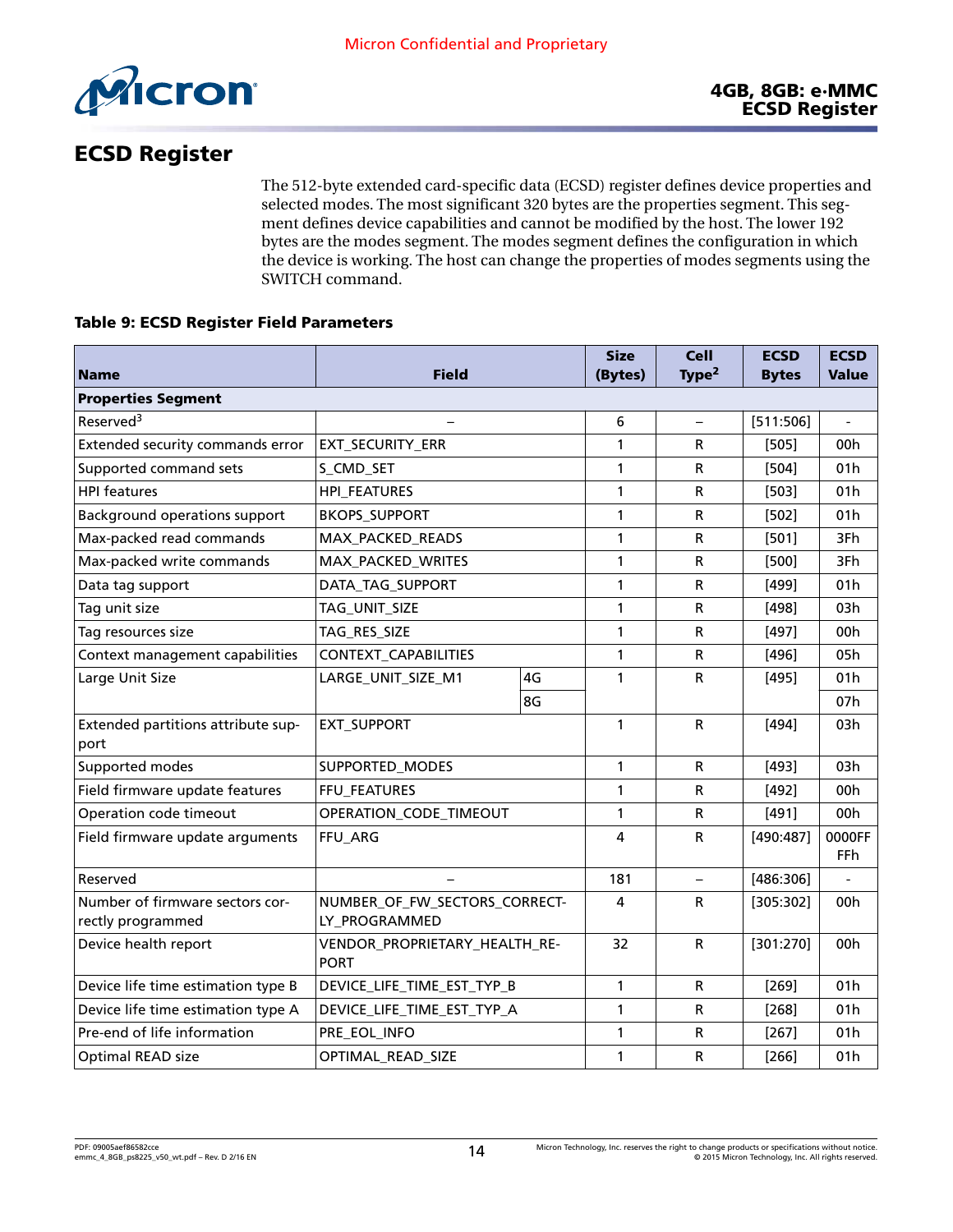

| <b>Name</b>                                                                    | <b>Field</b>               |    | <b>Size</b><br>(Bytes) | <b>Cell</b><br>Type <sup>2</sup> | <b>ECSD</b><br><b>Bytes</b> | <b>ECSD</b><br><b>Value</b> |
|--------------------------------------------------------------------------------|----------------------------|----|------------------------|----------------------------------|-----------------------------|-----------------------------|
| Optimal WRITE size                                                             | OPTIMAL_WRITE_SIZE         | 4G | 1                      | R                                |                             | 04h                         |
|                                                                                |                            | 8G |                        |                                  | $[265]$                     | 08h                         |
| Optimal trim unit size                                                         | OPTIMAL_TRIM_UNIT_SIZE     |    | 1                      | $\mathsf{R}$                     | $[264]$                     | 01h                         |
| Device version                                                                 | DEVICE_VERSION             |    | $\overline{2}$         | $\mathsf{R}$                     | [263:262]                   | 0000h                       |
| Firmware version                                                               | FIRMWARE_VERSION           |    | 8                      | R                                | [261:254]                   |                             |
| Power class for 200MHz, DDR at<br>$VCC = 3.6V$                                 | PWR_CL_DDR_200_360         |    | 1                      | R                                | $[253]$                     | 00h                         |
| Cache size                                                                     | CACHE_SIZE                 |    | $\overline{a}$         | $\mathsf{R}$                     | [252:249]                   | 000002<br>00h               |
| Generic CMD6 timeout                                                           | GENERIC_CMD6_TIME          |    | $\mathbf{1}$           | $\mathsf{R}$                     | $[248]$                     | 19 <sub>h</sub>             |
| Power-off notification (long) time-<br>out                                     | POWER_OFF_LONG_TIME        |    | 1                      | R                                | $[247]$                     | <b>FFh</b>                  |
| <b>Background operations status</b>                                            | <b>BKOPS_STATUS</b>        |    | $\mathbf{1}$           | $\mathsf{R}$                     | $[246]$                     | 00h                         |
| Number of correctly programmed<br>sectors                                      | CORRECTLY_PROG_SECTORS_NUM |    | 4                      | $\mathsf{R}$                     | [245:242]                   | 00h                         |
| First initialization time after parti-<br>tioning (first CMD1 to device ready) | INI_TIMEOUT_AP             |    | 1                      | $\mathsf{R}$                     | [241]                       | 64h                         |
| Reserved                                                                       |                            |    | 1                      | $\qquad \qquad -$                | $[240]$                     | $\overline{a}$              |
| Power class for 52 MHz, DDR at<br>3.6V                                         | PWR_CL_DDR_52_360          |    | 1                      | $\mathsf{R}$                     | $[239]$                     | 00h                         |
| Power class for 52 MHz, DDR at<br>1.95V                                        | PWR_CL_DDR_52_195          |    | $\mathbf{1}$           | $\mathsf{R}$                     | $[238]$                     | 00h                         |
| Power class for 200 MHz at 1.95V                                               | PWR_CL_200_195             |    | 1                      | $\mathsf{R}$                     | [237]                       | 00h                         |
| Power class for 200 MHz, at 1.3V                                               | PWR_CL_200_130             |    | 1                      | R                                | $[236]$                     | 00h                         |
| Minimum write performance for                                                  | MIN_PERF_DDR_W_8_52        | 4G | 1                      | $\mathsf{R}$                     | $[235]$                     | 0Bh                         |
| 8bit at 52MHz in DDR mode                                                      |                            | 8G |                        |                                  |                             | 13h                         |
| Minimum read performance for 8-<br>bit at 52 MHz in DDR mode                   | MIN_PERF_DDR_R_8_52        |    | 1                      | $\mathsf{R}$                     | $[234]$                     | 00h                         |
| Reserved                                                                       |                            |    | 1                      | $\qquad \qquad -$                | [233]                       |                             |
| Trim multiplier                                                                | TRIM MULT                  |    | $\mathbf{1}$           | R                                | $[232]$                     | 11h                         |
| Secure feature support                                                         | SEC_FEATURE_SUPPORT        |    | 1                      | R                                | $[231]$                     | 55h                         |
| Secure erase multiplier                                                        | SEC_ERASE_MULT             | 4G | $\mathbf{1}$           | $\mathsf R$                      | [230]                       | 18h                         |
|                                                                                |                            | 8G |                        |                                  |                             | 3Ah                         |
| Secure trim multiplier                                                         | SEC_TRIM_MULT              | 4G | $\mathbf{1}$           | ${\sf R}$                        | $[229]$                     | 18h                         |
|                                                                                |                            | 8G |                        |                                  |                             | 3Ah                         |
| <b>Boot information</b>                                                        | <b>BOOT_INFO</b>           |    | $\mathbf{1}$           | $\mathsf{R}$                     | [228]                       | 07h                         |
| Reserved                                                                       |                            |    | 1                      |                                  | [227]                       |                             |
| Boot partition size                                                            | <b>BOOT_SIZE_MULT</b>      |    | $\mathbf{1}$           | R                                | [226]                       | 10h                         |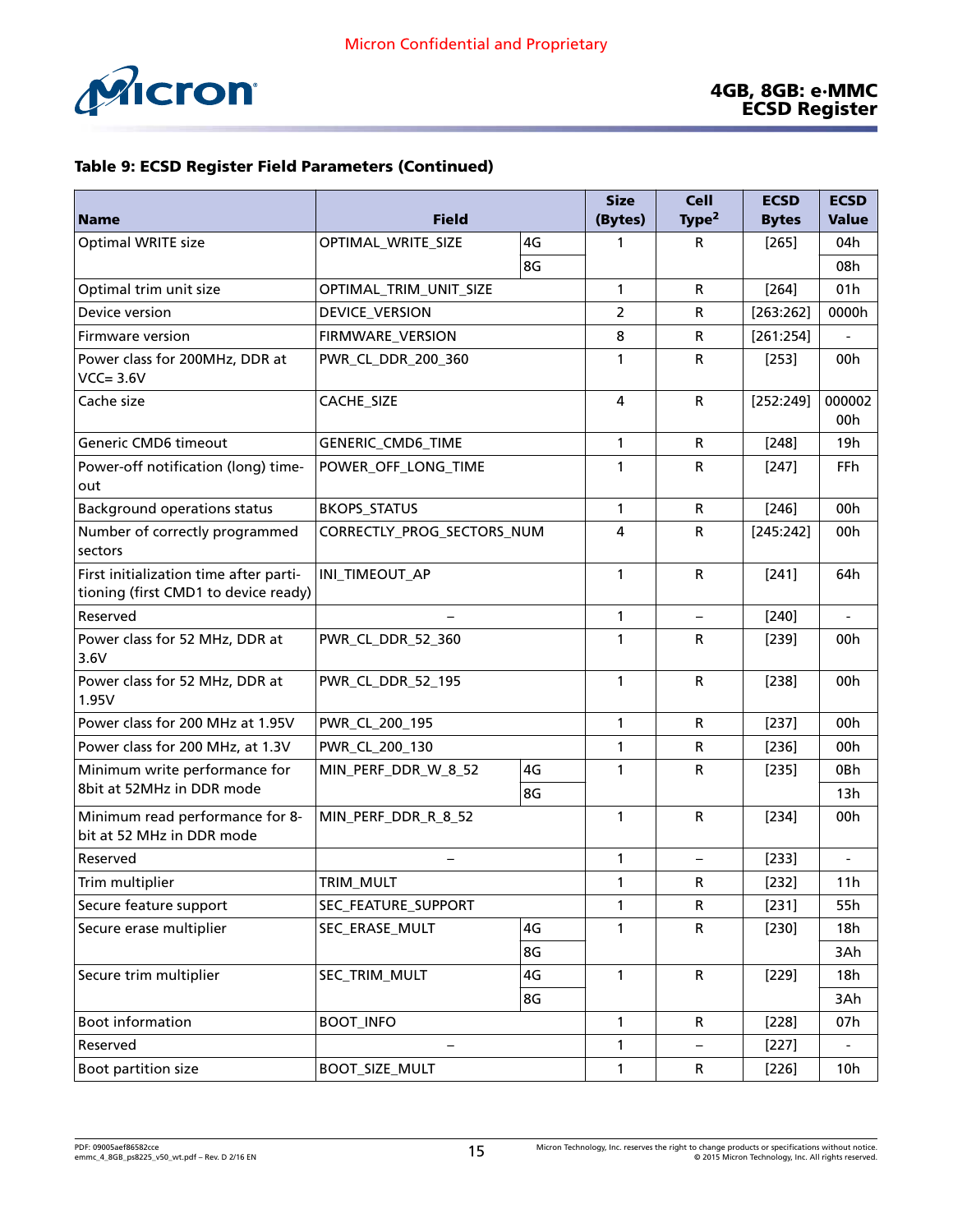

|                                                                      |                                         | <b>Size</b> | <b>Cell</b>               | <b>ECSD</b>       | <b>ECSD</b>  |                 |
|----------------------------------------------------------------------|-----------------------------------------|-------------|---------------------------|-------------------|--------------|-----------------|
| <b>Name</b>                                                          | <b>Field</b>                            |             | (Bytes)                   | Type <sup>2</sup> | <b>Bytes</b> | <b>Value</b>    |
| Access size                                                          | ACC_SIZE                                | 4G          | 1                         | R                 | $[225]$      | 06h             |
|                                                                      |                                         | 8G          |                           |                   |              | 07h             |
| High-capacity erase unit size                                        | HC_ERASE_GRP_SIZE                       |             | 1                         | $\mathsf{R}$      | $[224]$      | 01h             |
| High-capacity erase timeout                                          | ERASE_TIMEOUT_MULT                      |             | 1                         | R                 | $[223]$      | 11h             |
| Reliable write-sector count                                          | REL_WR_SEC_C                            |             | 1                         | R                 | $[222]$      | 01h             |
| High-capacity write protect group<br>size                            | HC_WP_GRP_SIZE                          |             | 1                         | R                 | [221]        | 10 <sub>h</sub> |
| Sleep current $(V_{CC})$                                             | S_C_VCC                                 |             | $\mathbf{1}$              | $\mathsf{R}$      | $[220]$      | 08h             |
| Sleep current $(V_{CCO})$                                            | S_C_VCCQ                                |             | 1                         | $\mathsf R$       | $[219]$      | 08h             |
| Production state awareness time-<br>out                              | PRODUCTION_STATE_AWARE-<br>NESS_TIMEOUT |             | 1                         | $\mathsf R$       | $[218]$      | 14h             |
| Sleep/awake timeout                                                  | S_A_TIMEOUT                             |             |                           | ${\sf R}$         | [217]        | 13h             |
| Sleep notification time                                              | SLEEP_NOTIFICATION_TIME                 |             | 1                         | $\mathsf R$       | $[216]$      | 0Fh             |
| <b>Sector Count</b>                                                  | SEC_COUNT                               | 4G          | 4                         | ${\sf R}$         | [215:212]    | 007480<br>00h   |
|                                                                      |                                         | 8G          |                           |                   |              | 00E400<br>00h   |
| Reserved                                                             |                                         |             | $\mathbf{1}$              |                   | [211]        |                 |
| Minimum write performance for                                        | MIN_PERF_W_8_52                         | 4G          | 1                         | $\mathsf R$       | $[210]$      | 0Bh             |
| 8bit at 52MHz                                                        |                                         | 8G          |                           |                   |              | 13h             |
| Minimum read performance for 8-<br>bit at 52 MHz                     | MIN_PERF_R_8_52                         |             | $\mathbf{1}$              | ${\sf R}$         | $[209]$      | 08h             |
| Minimum write performance for                                        | MIN_PERF_W_8_26_4_52                    | 4G          | $\mathbf{1}$<br>${\sf R}$ | $[208]$           | 0Ch          |                 |
| 8bit at 26MHz, for 4bit at 52MHz                                     |                                         | 8G          |                           |                   |              | 14 <sub>h</sub> |
| Minimum read performance for 8-<br>bit at 26 MHz and 4-bit at 52 MHz | MIN_PERF_R_8_26_4_52                    |             | $\mathbf{1}$              | ${\sf R}$         | $[207]$      | 08h             |
| Minimum write performance for                                        | MIN_PERF_W_4_26                         | 4G          | $\mathbf{1}$              | ${\sf R}$         | $[206]$      | 0Bh             |
| 4bit at 26MHz                                                        |                                         | 8G          |                           |                   |              | 13h             |
| Minimum read performance for 4-<br>bit at 26 MHz                     | MIN_PERF_R_4_26                         |             | 1                         | $\mathsf R$       | $[205]$      | 08h             |
| Reserved                                                             |                                         |             | $\mathbf{1}$              |                   | $[204]$      |                 |
| Power class for 26 MHz at 3.6V                                       | PWR_CL_26_360                           |             | 1                         | R                 | $[203]$      | 00h             |
| Power class for 52 MHz at 3.6V                                       | PWR_CL_52_360                           |             | 1                         | $\mathsf R$       | $[202]$      | 00h             |
| Power class for 26 MHz at 1.95V                                      | PWR_CL_26_195                           |             | 1                         | R                 | [201]        | 00h             |
| Power class for 52 MHz at 1.95V                                      | PWR_CL_52_195                           |             | 1                         | $\mathsf R$       | $[200]$      | 00h             |
| Partition switching timing                                           | PARTITION_SWITCH_TIME                   |             | 1                         | R                 | $[199]$      | 03h             |
| Out-of-interrupt busy timing                                         | OUT_OF_INTERRUPT_TIME                   |             | 1                         | $\mathsf R$       | [198]        | 0Ah             |
| I/O driver strength                                                  | DRIVER_STRENGTH                         |             | 1                         | R                 | $[197]$      | 1Fh             |
| Device type                                                          | DEVICE_TYPE                             |             | 1                         | $\mathsf R$       | [196]        | 57h             |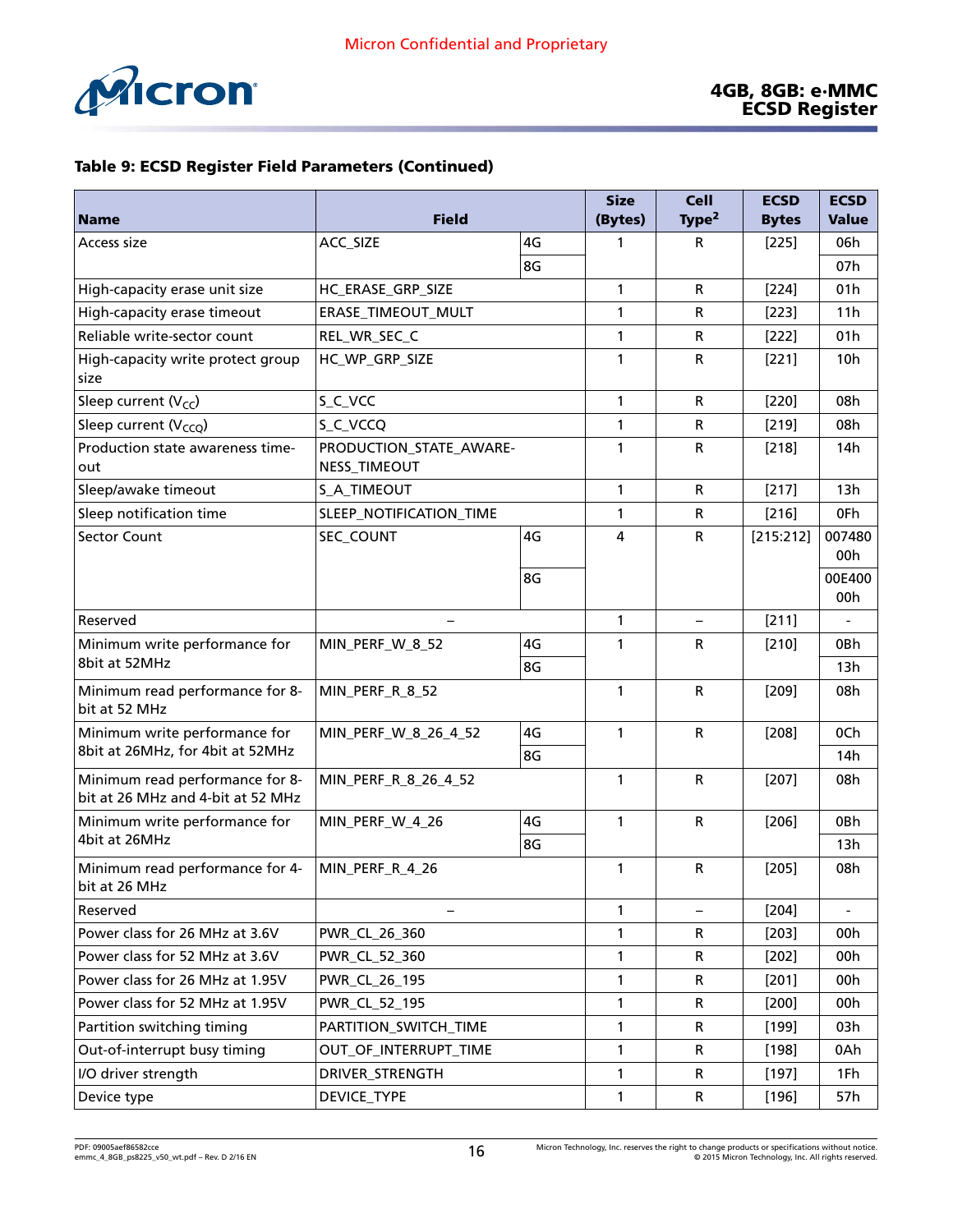|                                                 |                          |              |                             | <b>Cell</b>       | <b>ECSD</b>  | <b>ECSD</b> |
|-------------------------------------------------|--------------------------|--------------|-----------------------------|-------------------|--------------|-------------|
| <b>Name</b>                                     | <b>Field</b>             | (Bytes)      | Type <sup>2</sup>           | <b>Bytes</b>      | <b>Value</b> |             |
| Reserved                                        |                          | 1            |                             | [195]             |              |             |
| <b>CSD structure version</b>                    | CSD_STRUCTURE            |              | 1                           | R                 | $[194]$      | 02h         |
| Reserved                                        | $\overline{\phantom{0}}$ |              | 1                           | $\qquad \qquad -$ | $[193]$      |             |
| <b>Extended CSD revision</b>                    | EXT_CSD_REV              |              | 1                           | R                 | $[192]$      | 07h         |
| <b>Modes Segment</b>                            |                          |              |                             |                   |              |             |
| Command set                                     | CMD_SET                  |              | $\mathbf{1}$                | R/W/E_P           | [191]        | 00h         |
| Reserved                                        | $\overline{\phantom{0}}$ |              | 1                           |                   | [190]        |             |
| Command set revision                            | CMD_SET_REV              |              | 1                           | R                 | [189]        | 00h         |
| Reserved                                        | $\overline{\phantom{0}}$ |              | 1                           |                   | $[188]$      |             |
| Power class                                     | POWER_CLASS              |              | 1                           | R/W/E_P           | [187]        | 00h         |
| Reserved                                        | $\overline{\phantom{0}}$ |              | 1                           |                   | $[186]$      |             |
| High-speed interface timing                     | HS_TIMING                |              | 1                           | R/W/E_P           | [185]        | 00h         |
| Reserved                                        | $\overline{\phantom{0}}$ |              | 1                           |                   | $[184]$      |             |
| Bus width mode                                  | <b>BUS_WIDTH</b>         |              | 1                           | W/E_P             | $[183]$      | 00h         |
| Reserved                                        |                          | 1            |                             | $[182]$           |              |             |
| Erased memory content                           | ERASED_MEM_CONT          | 1            | R                           | $[181]$           | 00h          |             |
| Reserved                                        |                          | 1            |                             | $[180]$           |              |             |
| Partition configuration                         | PARTITION_CONFIG         | 1            | R/W/E,<br>R/W/E_P           | $[179]$           | 00h          |             |
| Boot configuration protection                   | <b>BOOT_CONFIG_PROT</b>  | $\mathbf{1}$ | R/W,<br>R/W/C_P             | $[178]$           | 00h          |             |
| Boot bus width                                  | BOOT_BUS_WIDTH           | 1            | R/W/E                       | $[177]$           | 00h          |             |
| Reserved                                        |                          |              | $\mathbf{1}$                |                   | $[176]$      |             |
| High-density erase group definition             | <b>ERASE_GROUP_DEF</b>   | $\mathbf{1}$ | R/W/E_P                     | [175]             | 00h          |             |
| Boot write protection status regis-<br>ters     | <b>BOOT_WP_STATUS</b>    | 1            | $\mathsf{R}$                | $[174]$           | 00h          |             |
| Boot area write protection register             | <b>BOOT_WP</b>           | 1            | R/W,<br>R/W/C_P             | $[173]$           | 00h          |             |
| Reserved                                        |                          | 1            |                             | $[172]$           |              |             |
| User write protection register                  | USER_WP                  | 1            | R/W,<br>R/W/C_P,<br>R/W/E_P | $[171]$           | 00h          |             |
| Reserved                                        | $\overline{\phantom{0}}$ | $\mathbf{1}$ |                             | $[170]$           |              |             |
| Firmware configuration                          | FW_CONFIG                | $\mathbf{1}$ | R/W                         | $[169]$           | 00h          |             |
| <b>RPMB Size</b>                                | RPMB_SIZE_MULT           | $\mathbf{1}$ | R                           | [168]             | 04h          |             |
|                                                 |                          |              |                             |                   | 20h          |             |
| Write reliability setting register <sup>4</sup> | WR_REL_SET               | $\mathbf{1}$ | R/W                         | [167]             | 1Fh          |             |
| Write reliability parameter register            | WR_REL_PARAM             |              | $\mathbf{1}$                | R                 | $[166]$      | 15h         |
| <b>SANITIZE START operation</b>                 | SANITIZE_START           | 1            | W/E_P                       | [165]             | 00h          |             |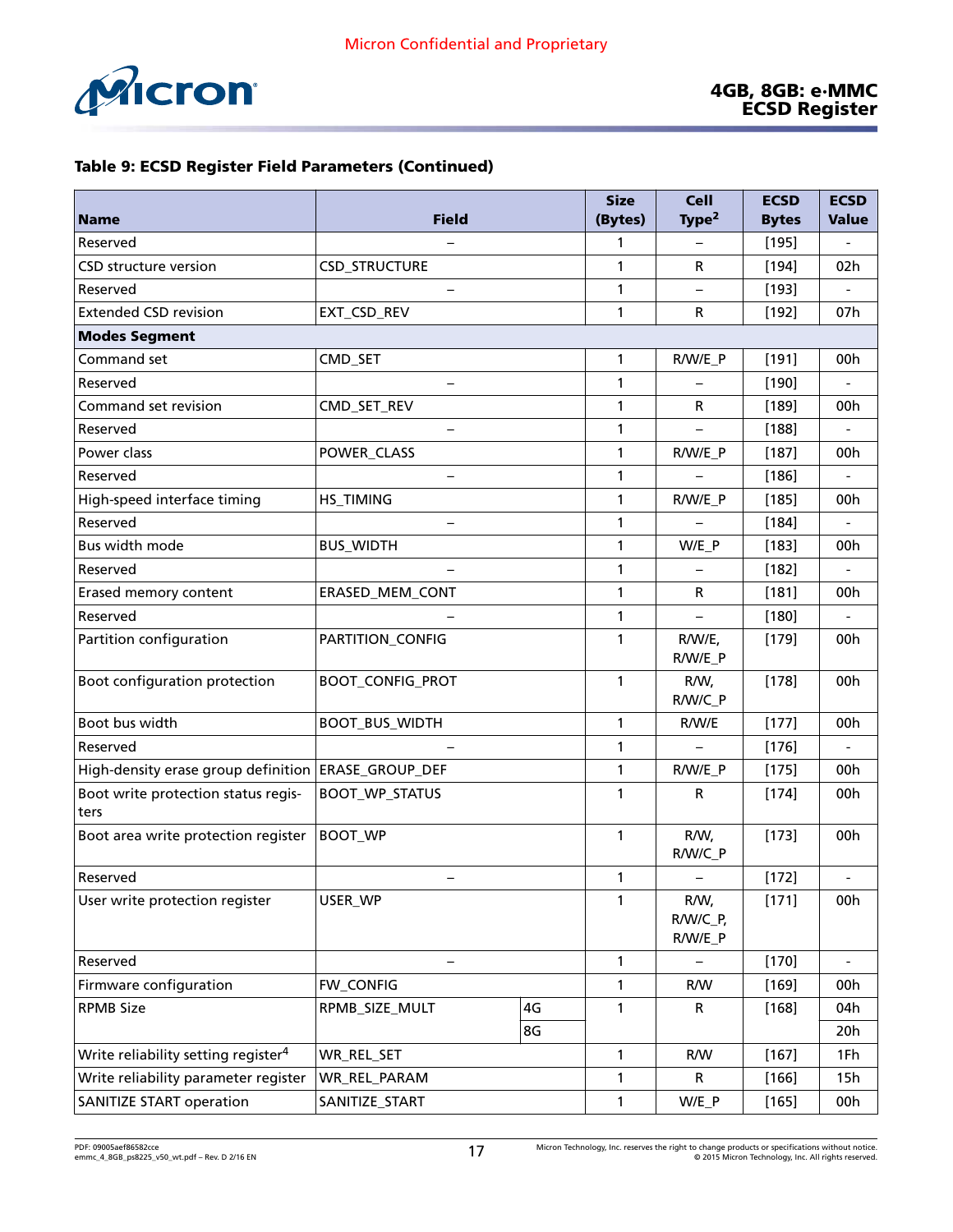

|                                                               |                             |                | <b>Size</b>       | <b>Cell</b>                         | <b>ECSD</b>  | <b>ECSD</b>              |
|---------------------------------------------------------------|-----------------------------|----------------|-------------------|-------------------------------------|--------------|--------------------------|
| <b>Name</b>                                                   | <b>Field</b>                | (Bytes)        | Type <sup>2</sup> | <b>Bytes</b>                        | <b>Value</b> |                          |
| Manually start background opera-<br>tions                     | <b>BKOPS_START</b>          | 1              | W/E_P             | $[164]$                             | 00h          |                          |
| Enable background operations<br>handshake                     | <b>BKOPS_EN</b>             | 1              | R/W               | $[163]$                             | 00h          |                          |
| Hardware reset function                                       | RST_n_FUNCTION              |                | 1                 | R/W                                 | $[162]$      | 00h                      |
| HPI management                                                | HPI_MGMT                    |                | 1                 | R/W/E_P                             | [161]        | 00h                      |
| Partitioning support                                          | PARTITIONING_SUPPORT        |                | 1                 | R                                   | $[160]$      | 07h                      |
| Max enhanced area size                                        | MAX_ENH_SIZE_MULT           | 4G             | 3                 | $\mathsf{R}$                        | [159:157]    | 0000E9                   |
|                                                               |                             |                |                   |                                     |              | h                        |
|                                                               |                             | 8G             |                   |                                     |              | 0001C8<br>h              |
| Partitions attribute                                          | PARTITIONS_ATTRIBUTE        |                | $\mathbf{1}$      | R/W                                 | $[156]$      | 00h                      |
| Partitioning setting                                          | PARTITION_SETTING_COMPLETED |                | 1                 | R/W                                 | $[155]$      | 00h                      |
| General-purpose partition size                                | GP_SIZE_MULT_GP3            |                | 12                | R/W                                 | [154:152]    | 00h                      |
|                                                               | GP_SIZE_MULT_GP2            |                |                   |                                     | [151:149]    | 00h                      |
|                                                               | GP_SIZE_MULT_GP1            |                |                   |                                     | [148:146]    | 00h                      |
|                                                               | GP_SIZE_MULT_GP0            |                |                   | [145:143]                           | 00h          |                          |
| Enhanced user data area size                                  | ENH_SIZE_MULT               | 3              | R/W               | [142:140]                           | 00h          |                          |
| Enhanced user data start address                              | ENH_START_ADDR              | 4              | R/W               | [139:136]                           | 00h          |                          |
| Reserved                                                      |                             | 1              |                   | [135]                               |              |                          |
| Bad block management mode                                     | SEC_BAD_BLK_MGMNT           | 1              | R/W               | $[134]$                             | 00h          |                          |
| Production state awareness                                    | PRODUCTION_STATE_AWARENESS  | $\mathbf{1}$   | R/W/E             | [133]                               | 00h          |                          |
| Package case temperature is con-<br>trolled                   | <b>TCASE_SUPPORT</b>        |                | 1                 | W/E P                               | $[132]$      | 00h                      |
| Periodic wake-up                                              | PERIODIC_WAKEUP             | $\mathbf{1}$   | R/W/E             | [131]                               | 00h          |                          |
| Program CID/CSD in DDR mode sup-<br>port                      | PROGRAM_CID_CSD_DDR_SUPPORT |                | 1                 | R                                   | [130]        | 01 <sub>h</sub>          |
| Reserved                                                      |                             |                | 2                 |                                     | [129:128]    |                          |
| Vendor specific fields                                        | VENDOR_SPECIFIC_FIELD       |                | 64                | <vendor<br>specific&gt;</vendor<br> | [127:64]     | $\overline{\phantom{a}}$ |
| Native sector size                                            | NATIVE_SECTOR_SIZE          | $\mathbf{1}$   | R                 | $[63]$                              | 00h          |                          |
| Sector size emulation                                         | USE_NATIVE_SECTOR           | 1              | R/W               | $[62]$                              | 00h          |                          |
| Sector size                                                   | DATA_SECTOR_SIZE            |                | $\mathbf{1}$      | R                                   | $[61]$       | 00h                      |
| 1st initialization after disabling sec-<br>tor size emulation | INI_TIMEOUT_EMU             |                | $\mathbf{1}$      | R                                   | [60]         | 00h                      |
| Class 6 commands control                                      | CLASS_6_CTRL                | $\mathbf{1}$   | R/W/E_P           | $[59]$                              | 00h          |                          |
| Number of addressed group to be<br>released                   | DYNCAP_NEEDED               |                | $\mathbf{1}$      | R                                   | $[58]$       | 00h                      |
| <b>Exception events control</b>                               | EXCEPTION_EVENTS_CTRL       | $\overline{2}$ | R/W/E_P           | [57:56]                             | 00h          |                          |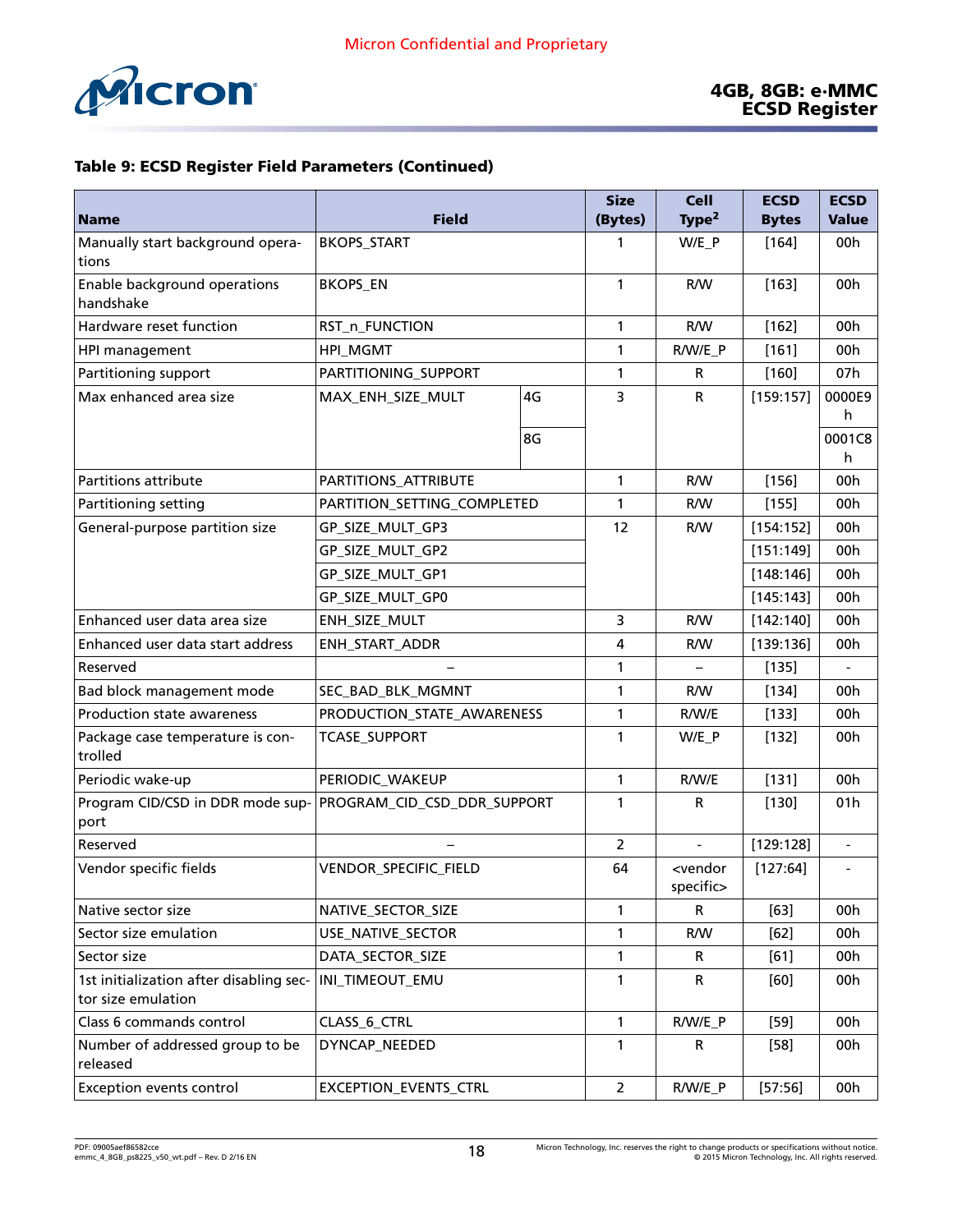

| <b>Name</b>                             | <b>Field</b>                                   | <b>Size</b><br>(Bytes)  | <b>Cell</b><br>Type $2$ | <b>ECSD</b><br><b>Bytes</b> | <b>ECSD</b><br><b>Value</b> |                          |
|-----------------------------------------|------------------------------------------------|-------------------------|-------------------------|-----------------------------|-----------------------------|--------------------------|
| <b>Exception events status</b>          | EXCEPTION_EVENTS_STATUS                        | 2                       | R                       | [55:54]                     | 00h                         |                          |
| <b>Extended partitions attribute</b>    | EXT_PARTITIONS_ATTRIBUTE                       | $\overline{2}$          | R/W                     | [53:52]                     | 00h                         |                          |
| Context configuration                   | <b>CONTEXT_CONF ID#14</b>                      | 15                      | R/W/E_P                 | $[51]$                      | 00h                         |                          |
|                                         | <b>CONTEXT_CONF ID#13</b>                      |                         |                         |                             | $[50]$                      | 00h                      |
|                                         | <b>CONTEXT_CONF ID#12</b>                      |                         |                         |                             | $[49]$                      | 00h                      |
|                                         | <b>CONTEXT_CONF ID#11</b>                      |                         |                         |                             | $[48]$                      | 00h                      |
|                                         | <b>CONTEXT_CONF ID#10</b>                      |                         |                         |                             | $[47]$                      | 00h                      |
|                                         | <b>CONTEXT_CONF ID#9</b>                       |                         |                         |                             | $[46]$                      | 00h                      |
|                                         | <b>CONTEXT_CONF ID#8</b>                       |                         |                         |                             | $[45]$                      | 00h                      |
|                                         | <b>CONTEXT_CONF ID#7</b>                       |                         |                         |                             | $[44]$                      | 00h                      |
|                                         | <b>CONTEXT_CONF ID#6</b>                       |                         |                         |                             | $[43]$                      | 00h                      |
|                                         | <b>CONTEXT_CONF ID#5</b>                       |                         |                         |                             | $[42]$                      | 00h                      |
|                                         | <b>CONTEXT_CONF ID#4</b>                       |                         |                         |                             | $[41]$                      | 00h                      |
|                                         | <b>CONTEXT_CONF ID#3</b>                       |                         |                         |                             | $[40]$                      | 00h                      |
|                                         | <b>CONTEXT_CONF ID#2</b>                       |                         |                         |                             | $[39]$                      | 00h                      |
|                                         | <b>CONTEXT_CONF ID#1</b>                       |                         |                         |                             | $[38]$                      | 00h                      |
|                                         | CONTEXT_CONF ID#0                              |                         |                         | $[37]$                      | 00h                         |                          |
| Packed command status                   | PACKED_COMMAND_STATUS                          |                         | 1                       | R                           | $[36]$                      | 00h                      |
| Packed command failure index            | PACKED_FAILURE_INDEX                           | 1                       | R.                      | $[35]$                      | 00h                         |                          |
| Power-off notification                  | POWER_OFF_NOTIFICATION                         | 1                       | R/W/E_P                 | $[34]$                      | 00h                         |                          |
| Control to turn the Cache ON/OFF        | CACHE_CTRL                                     | 1                       | R/W/E_P                 | $[33]$                      | 00h                         |                          |
| Flushing of the cache                   | FLUSH_CACHE                                    | 1                       | $W/E_P$                 | $[32]$                      | 00h                         |                          |
| Reserved                                | $\overline{\phantom{m}}$                       |                         | 1                       |                             | $[31]$                      | $\overline{\phantom{a}}$ |
| Mode configuration                      | MODE_CONFIG                                    |                         | 1                       | R/W/E_P                     | $[30]$                      | 00h                      |
| Mode operation codes                    | MODE_OPERATION_CODES                           | 1                       | W/E_P                   | $[29]$                      | 00h                         |                          |
| Reserved                                |                                                | $\overline{2}$          |                         | [28:27]                     |                             |                          |
| Field firmware update status            | FFU_STATUS                                     | 1                       | R                       | $[26]$                      | 00h                         |                          |
| Pre-loading data size                   | PRE_LOADING_DATA_SIZE                          | $\overline{\mathbf{4}}$ | R/W/E_P                 | [25:22]                     | 00h                         |                          |
| Max pre-loading data size               | MAX_PRE_LOADING_DA-                            | 4G                      | 4                       | R                           | [21:18]                     | 0039C0                   |
|                                         | TA_SIZE                                        |                         |                         |                             |                             | 00h                      |
|                                         |                                                | 8G                      |                         |                             |                             | 007000<br>00h            |
| Product state awareness enable-<br>ment | PRODUCT_STATE_AWARENESS_ENABLE-<br><b>MENT</b> | $\mathbf{1}$            | R/W/E & R               | $[17]$                      | 01h                         |                          |
| Secure removal type                     | SECURE_REMOVAL_TYPE                            |                         | $\mathbf{1}$            | R/W/E & R                   | $[16]$                      | 01h                      |
| Reserved                                |                                                |                         | 16                      |                             | [15:0]                      | $\overline{\phantom{a}}$ |
|                                         |                                                |                         |                         |                             |                             |                          |

Notes: 1. Some of the register values in this table are not valid. They will be updated in the future with the correct values.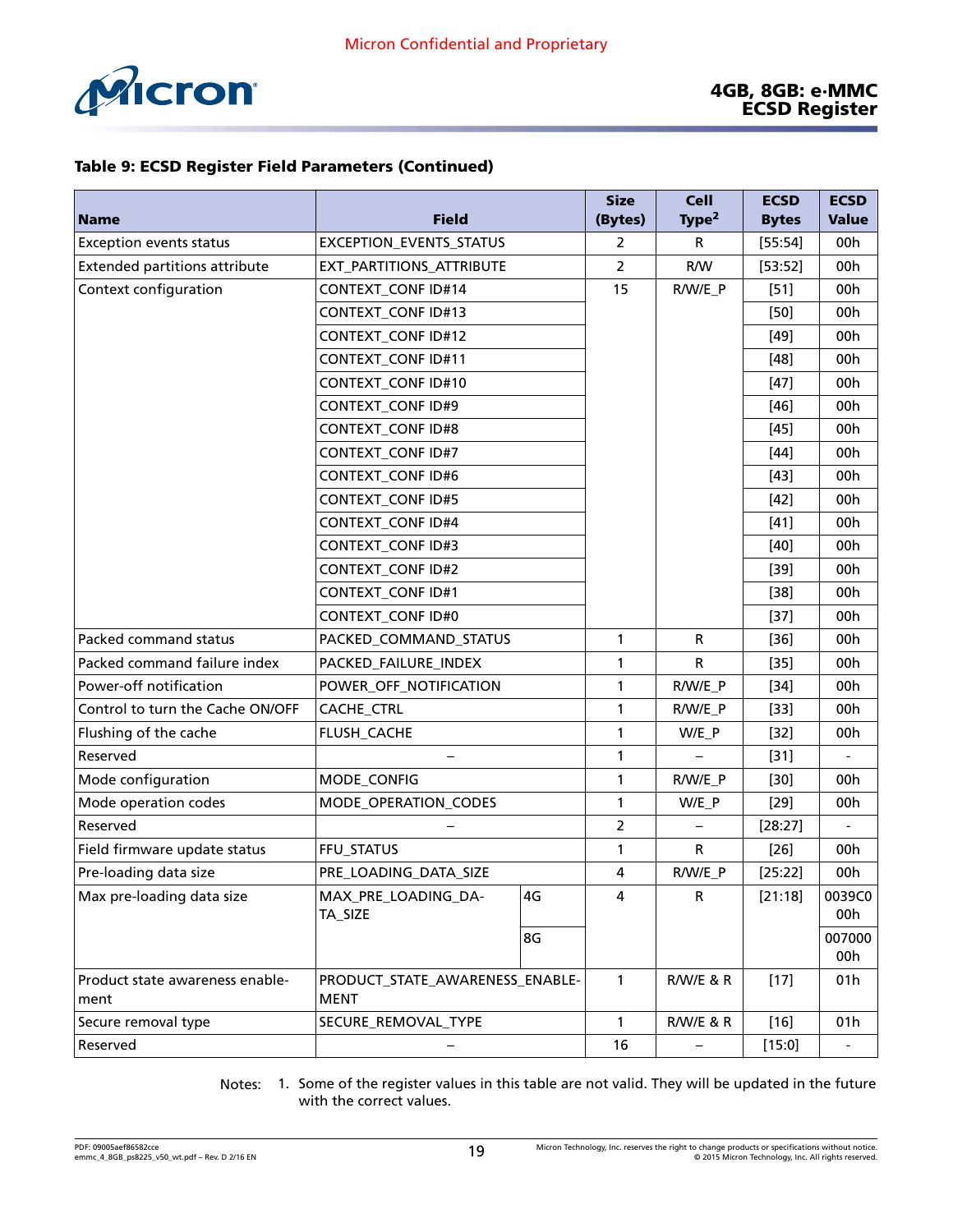<span id="page-19-0"></span>

2.  $R = Read-only;$ 

R/W = One-time programmable and readable;

R/W/E = Multiple writable with the value kept after a power cycle, assertion of the RST\_n signal, and any CMD0 reset, and readable;

R/W/C\_P = Writable after the value is cleared by a power cycle and assertion of the RST\_n signal (the value not cleared by CMD0 reset) and readable;

 $R/W/E_P$  = Multiple writable with the value reset after a power cycle, assertion of the RST\_n signal, and any CMD0 reset, and readable;

 $W/E_P$  = Multiple writable with the value reset after power cycle, assertion of the RST\_n signal, and any CMD0 reset, and not readable

- 3. Reserved bits should be read as 0.
- 4. Micron has tested power failure under best-application knowledge conditions with positive results. Customers may request a dedicated test for their specific application condition. Micron set this register during factory test and used the one-time programming option.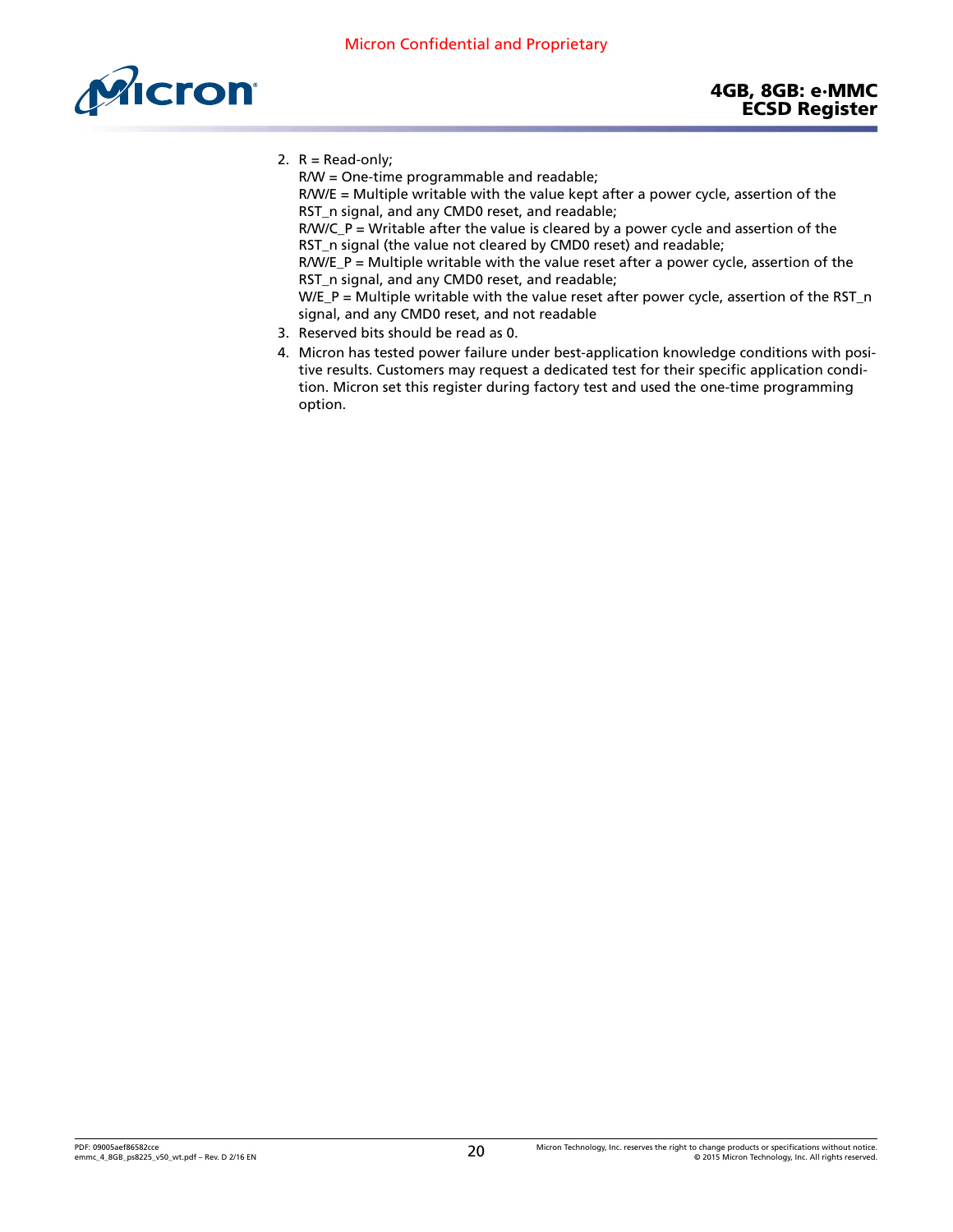

# DC Electrical Specifications – Device Power

The device current consumption for various device configurations is defined in the power class fields of the ECSD register.

 $\rm V_{CC}$  is used for the NAND Flash device and its interface voltage;  $\rm V_{CCQ}$  is used for the controller and the e.MMC interface voltage.

#### Figure 6: Device Power Diagram



#### Table 10: Absolute Maximum Ratings

| <b>Parameters</b> | <b>Symbol</b>   | <b>Min</b> | <b>Max</b> | Unit |
|-------------------|-----------------|------------|------------|------|
| Voltage input     | V <sub>IN</sub> | $-0.6$     | 4.6        |      |
| $ V_{CC}$ supply  | v сс            | $-0.6$     | 4.6        |      |
| $ V_{CCQ}$ supply | Ѵссо            | $-0.6$     | 4.6        |      |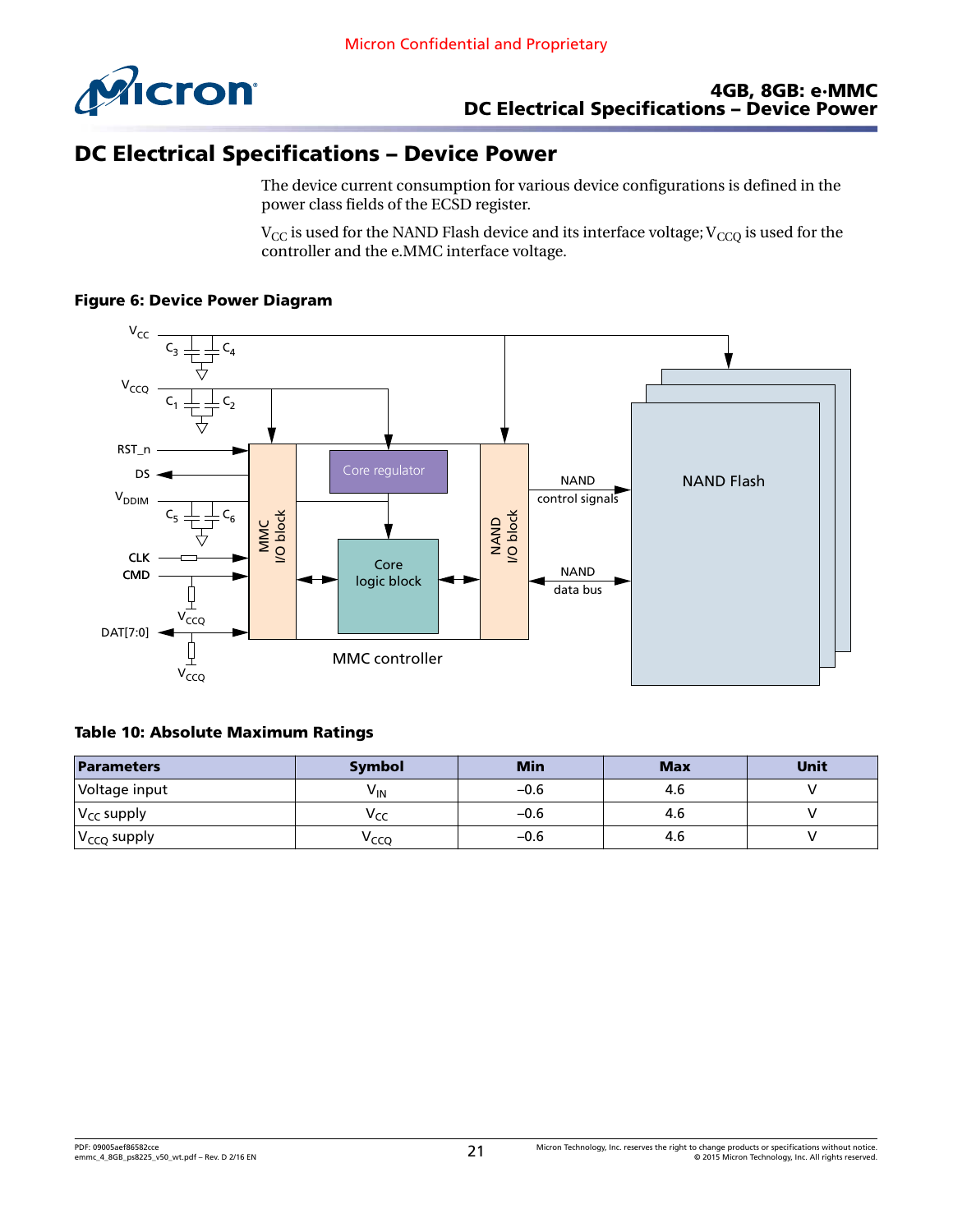

#### 4GB, 8GB: e·MMC DC Electrical Specifications – Device Power

| Parameter                          | <b>Symbol</b>  | <b>Min</b> | <b>Max</b> | <b>Typ</b> | <b>Units</b> | <b>Notes</b>   |
|------------------------------------|----------------|------------|------------|------------|--------------|----------------|
| Pull-up resistance: CMD            | R CMD          | 4.7        | 50         | 10         | kΩ           |                |
| Pull-up resistance: DAT[7:0]       | R DAT          | 10         | 50         | 50         | kΩ           |                |
| Pull-up resistance: RST_n          | R_RST_n        | 4.7        | 50         | 50         | kΩ           | $\overline{2}$ |
| CLK/CMD/DAT[7:0] impedance         |                | 45         | 55         | 50         | Ω            | 3              |
| Serial resistance on CLK           | SR CLK         | 0          | 47         | 22         | Ω            |                |
| Pull-down resistance: DS           | R DS           | 10         | 100        |            | $k\Omega$    |                |
| V <sub>CCQ</sub> capacitor         | C <sub>1</sub> | 2.2        | 4.7        | 2.2        | μF           | 4              |
|                                    | C <sub>2</sub> | 0.1        | 0.22       | 0.1        |              |                |
| $V_{CC}$ capacitor                 | C <sub>3</sub> | 2.2        | 4.7        | 2.2        | μF           | 5              |
|                                    | C <sub>4</sub> | 0.1        | 0.22       | 0.1        |              |                |
| $V_{DDIM}$ capacitor ( $C_{rea}$ ) | C <sub>5</sub> |            | 4.7        |            | μF           | 6              |
|                                    | C <sub>6</sub> | 0.1        | 0.1        | 0.1        |              |                |

#### Table 11: Capacitor and Resistance Specifications

Notes: 1. Used to prevent bus floating.

- 2. If host does not use H/W RESET (RST\_n), pull-up resistance is not needed on RST\_n line (Extended\_CSD[162] = 00h).
- 3. Impedance match.
- 4. The coupling capacitor should be connected with  $V_{CCQ}$  and  $V_{SSQ}$  as closely as possible.
- 5. The coupling capacitor should be connected with  $V_{CC}$  and  $V_{SS}$  as closely as possible.
- 6. The coupling capacitor should be connected with  $V_{DDIM}$  and  $V_{SS}$  as closely as possible.